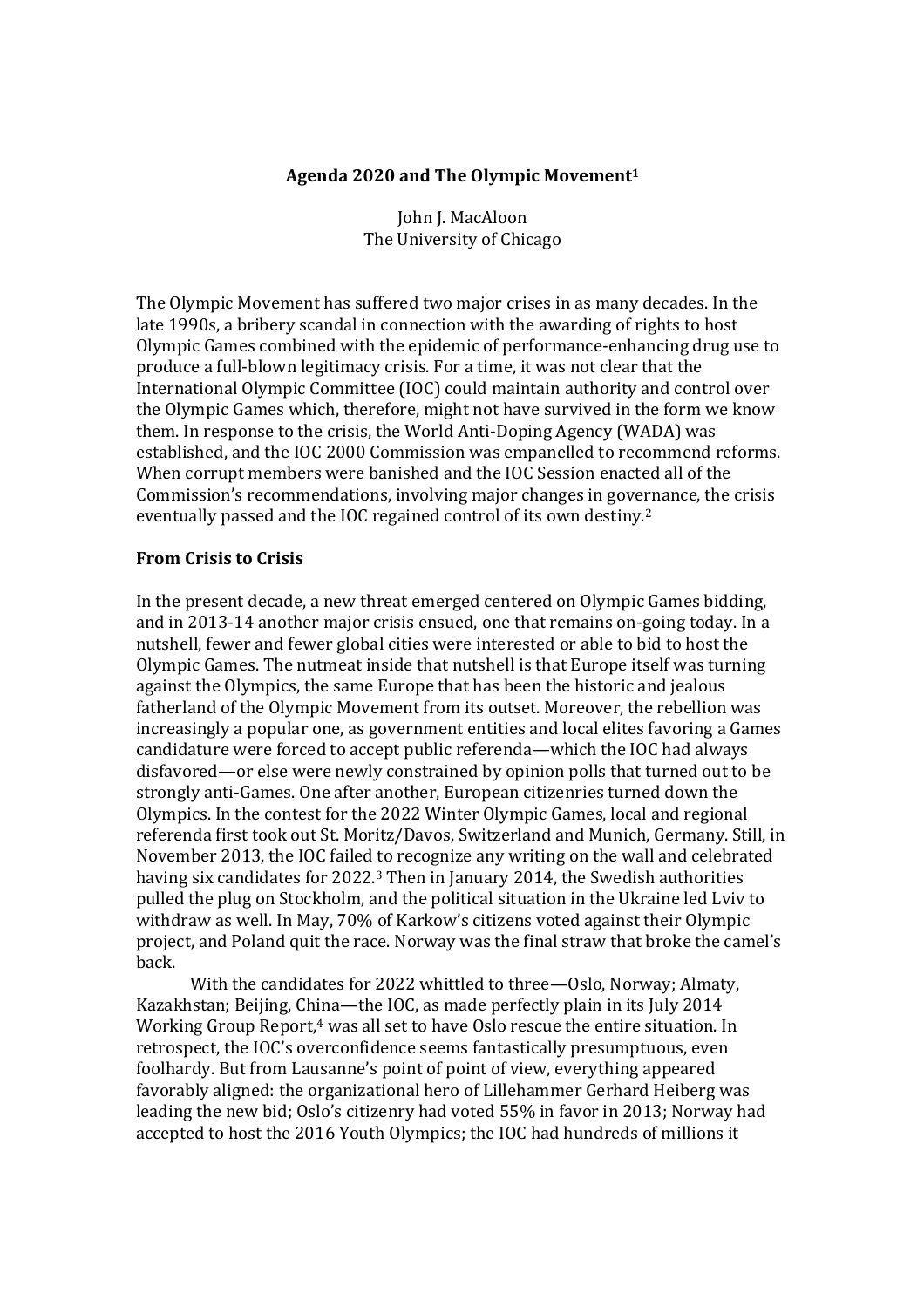would simply hand to the OCOG; the country was among the wealthiest and happiest around; and Norway's famous national delight in its Winter Games champions would only be greater at home. True, the IOC's own polling had found only 36% in support in the Oslo area, with 50% firmly against, and 36% was the same figure for national support in a separate poll conducted by the bid committee.5 That these facts had been wished away is made evident by the shock and bitter vituperation in the IOC's public statements after the Norwegian government announced on 1 October 2014 that it would not finance an Oslo Games, leaving the sport and city authorities no option but to withdraw the bid. 'We've received clear advice and there is no reason not to follow this advice', announced Conservative Prime Minister Ema Solberg after the ruling Conservative and Progress party deputies turned against an Oslo Games. 'A big project like this, which is so expensive, requires broad public support and there isn't enough support for it'.<sup>6</sup>

Cut to the quick, the IOC leadership lashed out in turn. In his press conference, IOC president Thomas Bach was alternately angry and patronizing: 'All this shows that this was very much a political decision. This is why we are feeling so sorry for sport in Norway and the athletes'. A press release from Olympic Games director Christophe Dubi was widely quoted: 'Senior politicians in Norway appear not to have been properly briefed on the process and were left to take their decisions on the basis of half-truths and factual inaccuracies. For a country of such means, full of so many successful athletes and so many fanatical winter-sports fans, it is a pity that Oslo will miss out on this great opportunity to invest in its future and show the world what it has to offer'.<sup>7</sup> Dubi went on to imply both Norwegian incompetence and a political set-up. 'Earlier this year the Norwegian bid team asked for a meeting with the IOC for an explanation of all aspects of the IOC requirements, including the financial details, and the IOC arranged this for all three bid cities in order to insure fair play amongst the three bids. Unfortunately, Oslo sent neither a senior member of the bid team nor a government official to this meeting'. The IOC, in other words, had all the answers; self-interested and unpatriotic Norwegian 'politicians' didn't want to hear them.<sup>8</sup>

The IOC was now left with a choice of Almaty and Beijing for 2022, and in the aftermath of Sochi and a dearth of announced candidates for the 2024 Olympics, the press was not slow to draw a damning conclusion. A recent headline in The Independent, British newspaper, typifies this continuing discourse: 'Will Norway's refusal to meet the eye-watering demands of the IOC be the moment the world realizes only dictators can host Olympics?'.<sup>9</sup>

#### **Thomas Bach and Agenda 2020**

Thomas Bach was elected IOC president in September 2013. He made it immediately clear that he intended more than the usual new president's review of the overall organization. After an internal staff audit and an Executive Board retreat in December, the 'Olympic Agenda 2020' study project was presented to and approved by the IOC Session in February 2014. Bach was a veteran of the IOC 2000 Commission, having served as one of its Working Group chairs and as a chief Samaranch lieutenant in shepherding its recommendations through the IOC Session.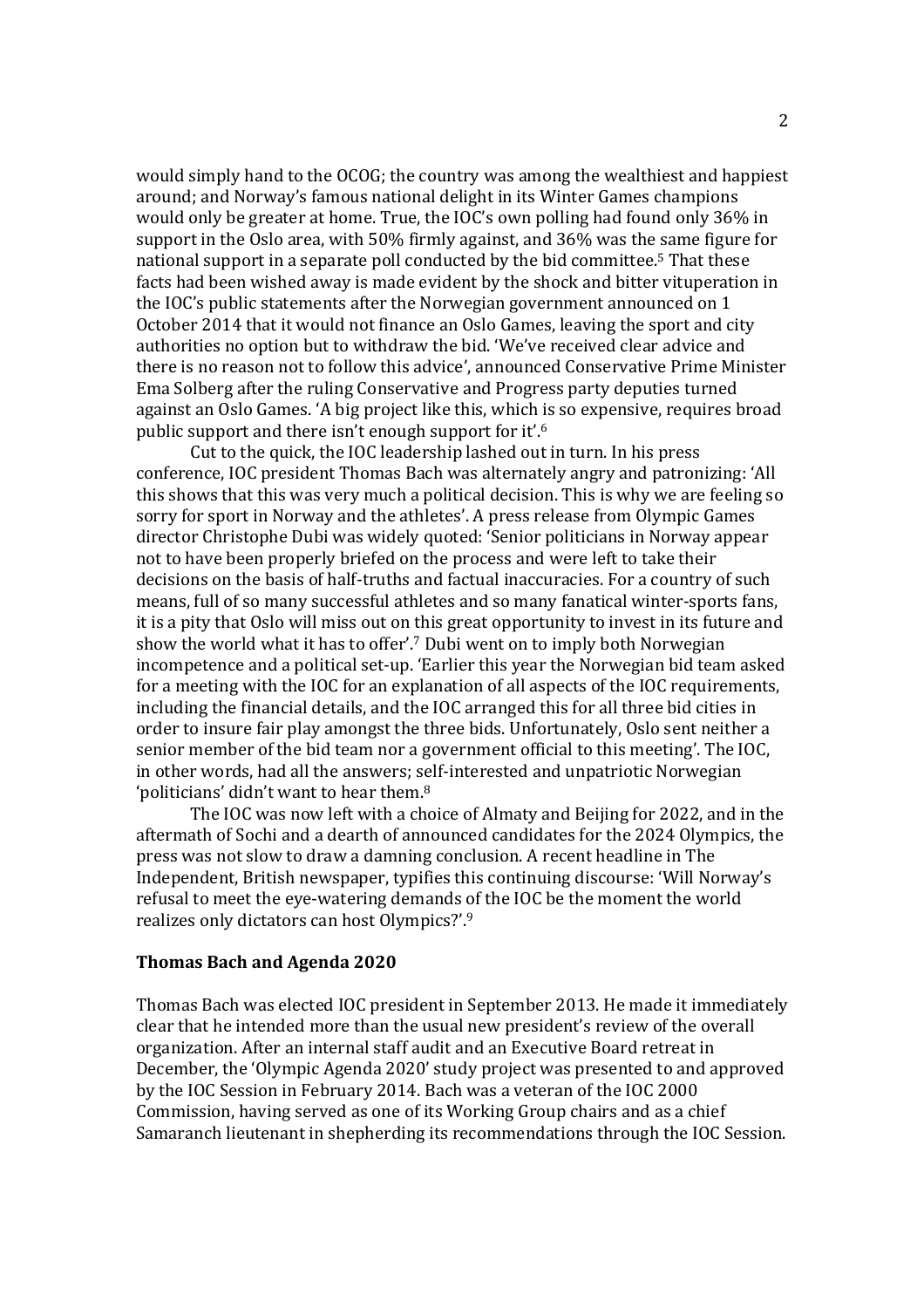IOC 2000 now served as the model for Agenda 2020, with a key difference that extramural organizations and the general public were now seriously invited to submit their opinions to the commission.<sup>10</sup> Thomas Bach descends from a line of German Olympic leaders with sincere and educated interests in the historical, social, and cultural aspects of the Olympic Movement, as befits a nation where 'Olympic education' has penetrated more than anywhere else into both scholarly and popular cultures. Anyone who knew Bach from his early days well understood his intellectual and moral commitments to Olympism as a real social movement and his particular interest in cultural matters.11 At the same time, as himself a corporate lawyer and board member, his climb to IOC leadership coincided with the rising influence of the commercial and media corporations and the professional managerial elites in Olympic affairs, what I have elsewhere called the conquest of the Olympic Movement by the Olympic Sports Industry. <sup>12</sup> Which Thomas Bach habitus would typify his presidency? Bach's forthright handling of the sexual discrimination controversy that arose in connection with Sochi and his strong speeches in the opening and closing ceremonies of those Games were actions that his two immediate and more cautious predecessors could never have taken. There was clearly a new style IOC president, and this boded well for Agenda 2020 being a serious reevaluation. By April, fourteen working groups had been established to prepare recommendations to be voted on at an extraordinary session the following December.<sup>13</sup>

Their work coincided exactly with the developing bid cities crisis, whose main events were listed above. Just as number one and two on the roster of Agenda 2020 working groups--'Bidding Procedure' and 'Sustainability and Legacy'--left no doubt as to the sources of immediate concern, so too each successive defection from the contest for the 2022 Winter Games increased the pressure on IOC members to respect the Agenda 2020 process and to anticipate real change. The crisis provoked by the resignation of Norway in October initiated a month in which the Agenda 2020 recommendations were being screened and consolidated for the Executive Board and the Extraordinary Session to vote upon 4-9 December 2014. Once again, as with the IOC 2000 Commission, the IOC membership passed every one of Agenda 2020's recommendations.

## **Public Charges Against the IOC**

In June 2014 an unprecedented document was issued by four European National Olympic Committees (NOCs), each of whom had endured a failed, that is to say a publically rejected, Olympic bid effort. The presidents or secretaries general of the German, Austrian, Swiss, and Swedish NOCs offered their analysis and recommendations as a contribution to Agenda 2020.<sup>14</sup> Specific recommendations in this insiders' document—judgments based on real knowledge—will be discussed momentarily. But first, it is critical to note how its authors acknowledged and frankly pleaded with the IOC for help against public opinion—judgment without expert knowledge--empowered by the new referendum and polling regime that had taken hold in democratic, Olympic Europe. Reviewing negative results of referenda in Germany, Switzerland, Austria, and Poland, the document summarized the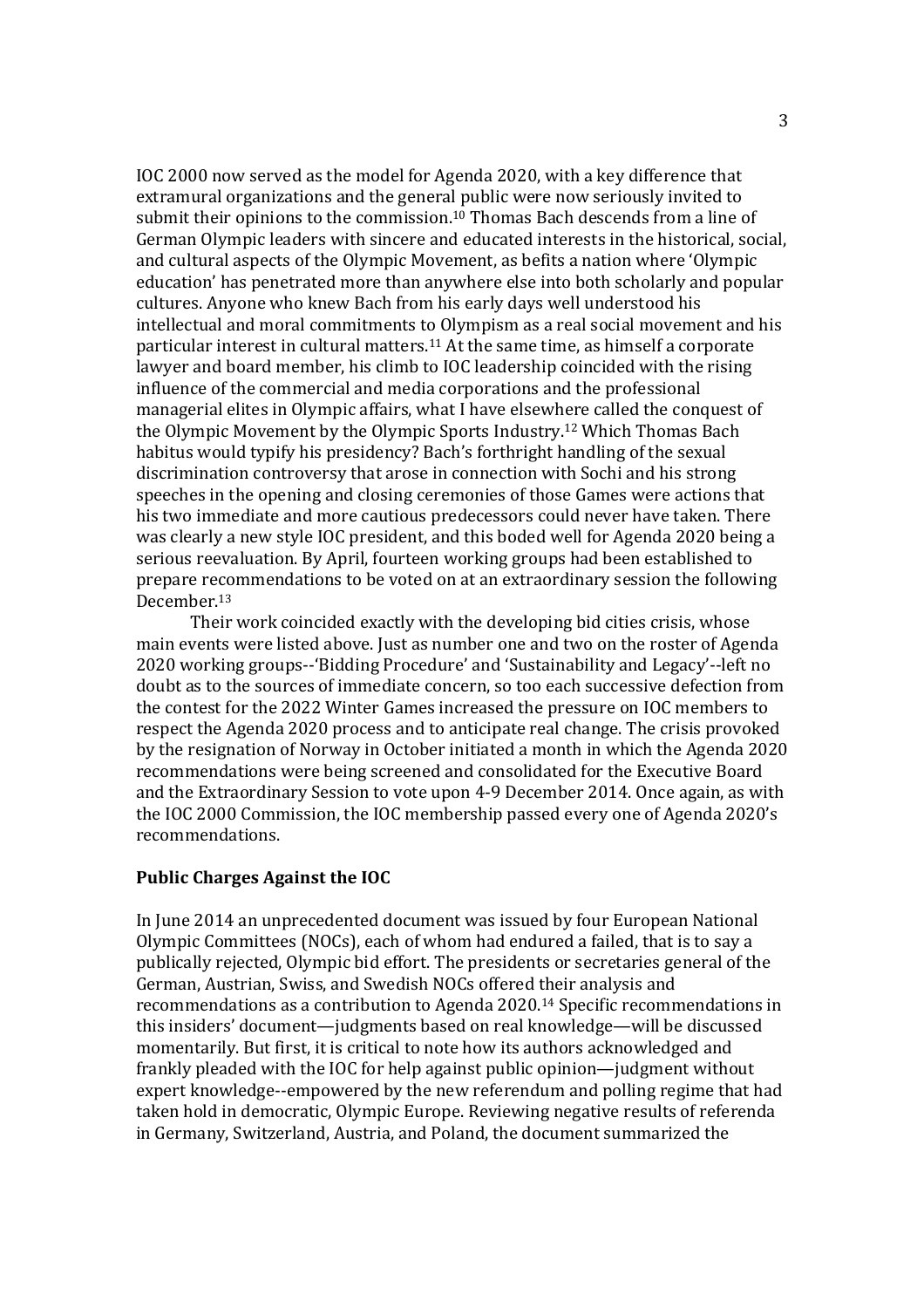overarching problem this way: 'The striking element welding all four committees together is the fact that all above mentioned bids were not lost in the official bid process, but due to a lack in national or at least regional public or political support'.

The developments in the latest bid race for the 2022 Winter Olympic Games make it very clear that it has become increasingly difficult for established sports nations to communicate the Olympic values and benefits that arise from bidding and hosting the Games. Citizens as well as politics mainly focus on the demands the IOC makes but barely know about the great support it provides. As a result, more and more nations, especially European nations, either not dare to submit an application any more or withdraw it later on as just happened in Stockholm and Krakow. This trend can also be observed when looking at the nations that reapply for the Games: The number of nations that apply for the Olympic Games for a second time after an unsuccessful bid significantly decreased within the past five bid cycles. In the current race for 2022 is no single nation that bid for the 2018 Olympic Games.<sup>15</sup>

An extraordinary feature of this document is that the NOC officers see nothing whatsoever that they could have done or that future bid committees can do to change public opinion. Instead they place the burden entirely on the IOC, which must climb down from its ivory tower, face the public, and get to work. The IOC 'has to provide interested cities and NOCs with more information and has to support them in dealing with IOC-related criticism (e.g. with regards to the Host City Contract, the revenue distribution, etc.)'. The IOC has to change its arcane language so that a broader public can understand the budget structure. It has to open a real dialogue with bidding cities much earlier in the process. 'Apart from content-related support in the form of concrete information, media kits and a more transparent and active communication, the IOC might also think about financial support to co-fund communication campaigns in interested countries' helping the IOC to be seen 'not as a counterpart but as a partner for interested cities'. In order to begin to cope with present currents in European public opinion, the IOC had to learn 'selling versus buying the Games'.<sup>16</sup>

 Because of the historic pedigree of the modern Olympics, continental European public opinion about it may be fed by other sources than the mass media. Unlike, for example, North America, school curricula, museums, the pronouncements of sports ministries and NOCs may play a stronger role in Europe. But here too, there can be no doubt that print and broadcast media remain the dominant actor in shaping public opinion. The NOCs assert this themselves in opening their report.

What is the problem of established European nations to bid for the Olympics? The grounds cited sound very similar in all four countries: public and politics seemingly fear the high costs of bidding for and hosting the Games, especially in the aftermath of the increase of costs that was witnessed in Sochi as well as concerns relating to human rights and sustainability. The situation is aggravated by the media picturing mistrust in the IOC.17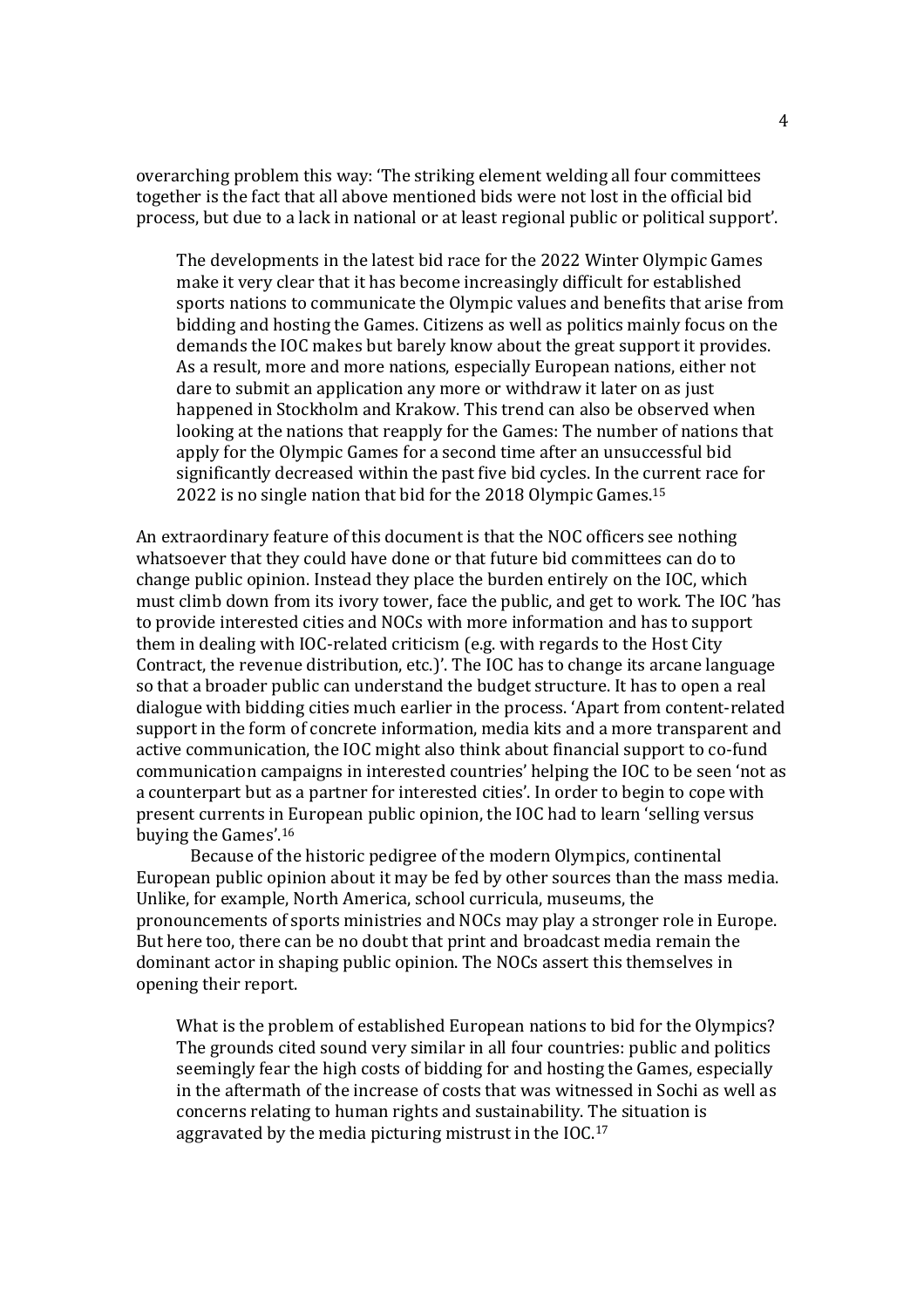It does not require a formal content analysis of media coverage of the bidding controversies in the relevant countries to recognize that the NOC report's authors have correctly identified its three main themes.<sup>18</sup> The first we might thumbnail as 'cost overruns and white elephants', that is, all the issues having to do with finances, cost/benefit calculations, fiscal transparency, venues, accommodation demand, and local legacy versus transnational interests. The second is indeed 'mistrust of the IOC' itself, as the report politely phrases it. Finally, the discourse on human rights and ecology raises what I will call 'Olympic Movement' issues and marks a growing public skepticism as to whether any such thing still exists.

The differences between the press and by implication general public opinion and the NOCs' analysis lies in the relative weighting of these three concerns. Public discourse and the experts' report certainly agree, and correctly so, on the primacy of fiscal issues. However, with respect to the second and third themes, the report badly underestimates their presence and power in the press and their influence on public opinion. It is certainly true, as already indicated, that the NOCs place the entire burden of communications failure on the IOC, and public and press 'mistrust' in the institution is mentioned. But otherwise the report stays diplomatically silent on the IOC's public image, a misjudged tactic as Norway was about to reveal in spades. In fact in the press and public discourse in the effected regions, the IOC was (and is) often treated with outright skepticism and even contempt.19 While environmental sustainability is the only Olympic Movement issue treated in any depth in the report, its conclusion contains the devastating line that the committee's 'underlying aim [is] to regain credibility of the Olympic values'.<sup>20</sup>

 This paper will contend that while the Agenda 2020 process has gone some ways toward addressing the technical and fiscal issues in the bidding process, it has everything yet to do to engage firmly with the Olympic Movement issues that continue to undergird the absence of public confidence in Europe and the Americas.

#### **Winter Olympic Games Costs and Scale**

If one were to single out a point source poisoning the well of public discourse, it was worldwide press reporting through late 2013 and 2014 that the Sochi Winter Games had cost US \$51 billion.<sup>21</sup> It is not clear where this figure originated or whether it reflected Russia's total investments in the Sochi area with any accuracy whatsoever. But whether out of antipathy to the Vladimir Putin regime, morbid fascination with how the contemporary Russian version of oligarchy and plutocracy functions, or the press's own anti-Olympic mood, the Sochi cost figure took on a life of its own in the European and American media. Olympic authorities proved powerless to counter it. Few journalists seemed to care about the IOC's distinction between the 'OCOG budget' and the 'non-OCOG budget', or 'operational costs versus infrastructure investments'.22 (This was the 'arcane' language the European NOCs complained about.) Never mind that Russia's costs involved building entire new towns, highways, and railways, and even rerouting a mountain river, in what some described as the largest development project in the world at that time. For the journalists, these were 'Olympic costs', period. While the general European public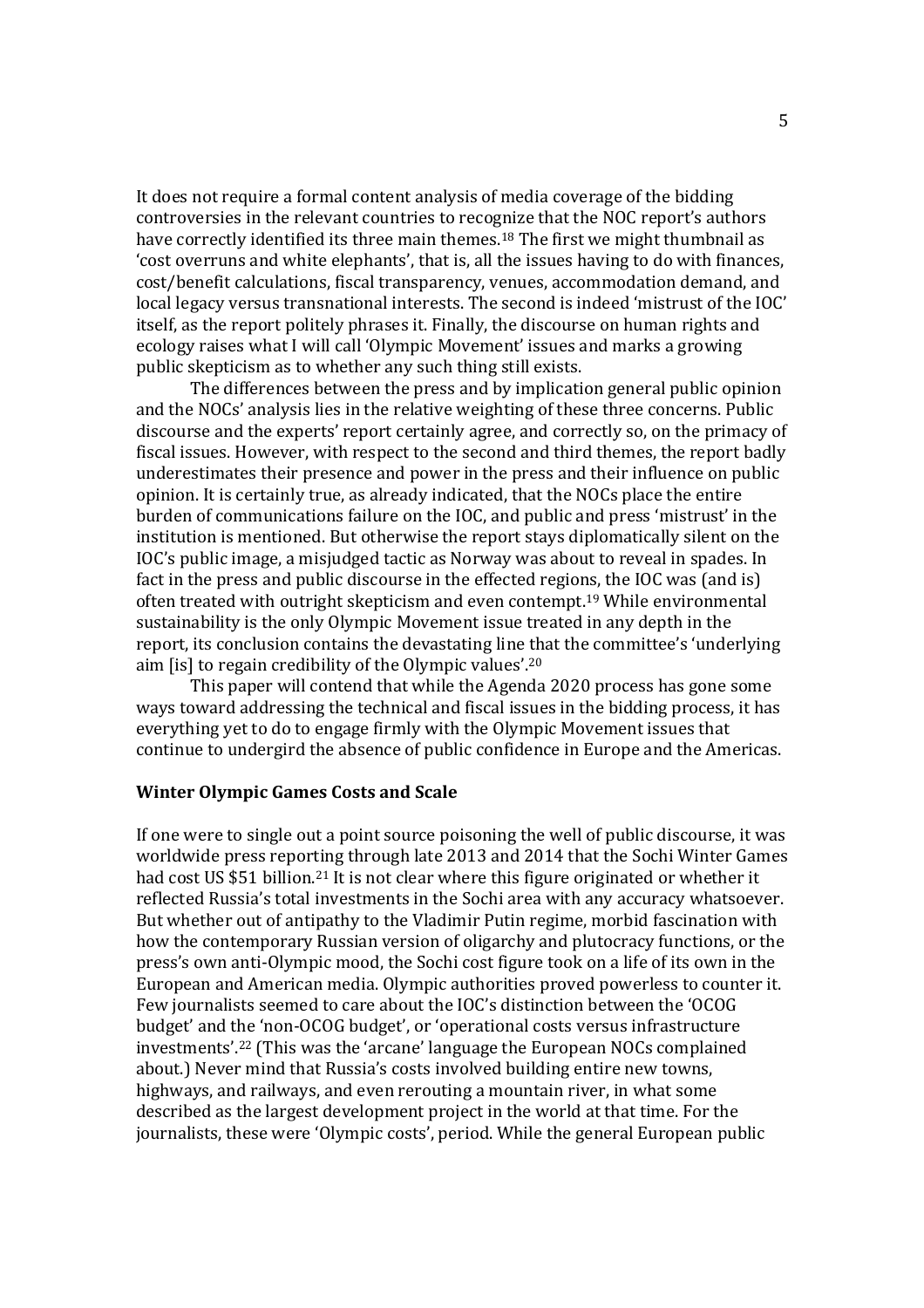surely recognized the monumental nature of the Sochi project, the \$51 billion price tag could not have helped proposed bid committee budgets for 2022 seem realistic. Whether it was Oslo's \$5.4 billion proposal, St. Moritz/Davos's \$2.6 billion, or Stockholm's \$1.5 billion (this very range promoted skepticism among local voters), the Sochi figure surely meant that it was unrealistic and that massive cost overruns were inevitable. Opposition groups had a field day. Atle Simonsen, head of the youth wing of one of Norway's ruling coalition partners exaggerated his figures but not the growing sentiment: 'Believing that the Oslo Olympics would cost under 50 billion kroner (\$8.4 billion) is like believing in Santa Claus, when the Sochi Olympics cost 500 billion'.<sup>23</sup>

 The focus of this paper is on what I have called the Olympic Movement issues associated with the current crisis of public confidence and partially addressed by Agenda 2020, not on the fiscal issues of Olympic Games bidding and hosting per se. However, since the latter helped trigger revelation of the former, a few summary comments must be made about Agenda 2020's treatment, in its 40 overall and 98 particular resolutions, of bid and host city issues.

#### **Cost Reforms**

 In one key respect Agenda 2020 represents a major departure from the IOC's recent 'business model'. Beginning in the later Samaranch years and brought to fruition under the Rogge administration, the IOC adopted a franchiser/franchisee model in its relationship with host cities. The IOC and its stakeholders dictated to potential hosts what their bids should look like and demanded guarantees in the Host City Contract (HCC) that insulated the IOC from nearly all financial risk. The model was maximum control for the IOC, maximal risk for the host cities and national governments. While not consolidated into a single Agenda 2020 resolution, the entire document represents a turning away from this model to one where the IOC and the bid committees/OCOGs are conceived of as partners sharing more fully both responsibility and risk. As the senior IOC member Dick Pound recently put it to The New York Times, no longer was the IOC trying to impose a top-down 'made in Switzerland' approach. 'This is essentially a partnership. It's not good for [host cities] if you end up with a bunch of white elephants, and it's not good for [the IOC] to have unhappy host cities. Let's see if we can get this done on a win-win basis'.<sup>24</sup>

In other respects, the IOC's core Olympic Games business model remains unchanged by Agenda 2020, for example in the conceptualization of Olympic budgets. As recommended by the European NOCs and many others, Recommendation 2(4) does commit 'the IOC to clarify the elements for the two different budgets related to the organization of the Olympic Games: long-term investment in infrastructure and return on such investment, on the one hand, and the operational budget on the other hand. Furthermore the IOC contribution to the Games to be further communicated and promoted'. A number of other resolutions having to do with increased budgetary transparency support these aims, notably making the HCC public (1[6]), detailing the IOC's contribution in it (1[7]), and bringing the audit practices of the IOC's own financial statements up to international standard (29 [1-2]). Though concrete applications have yet to appear, Resolution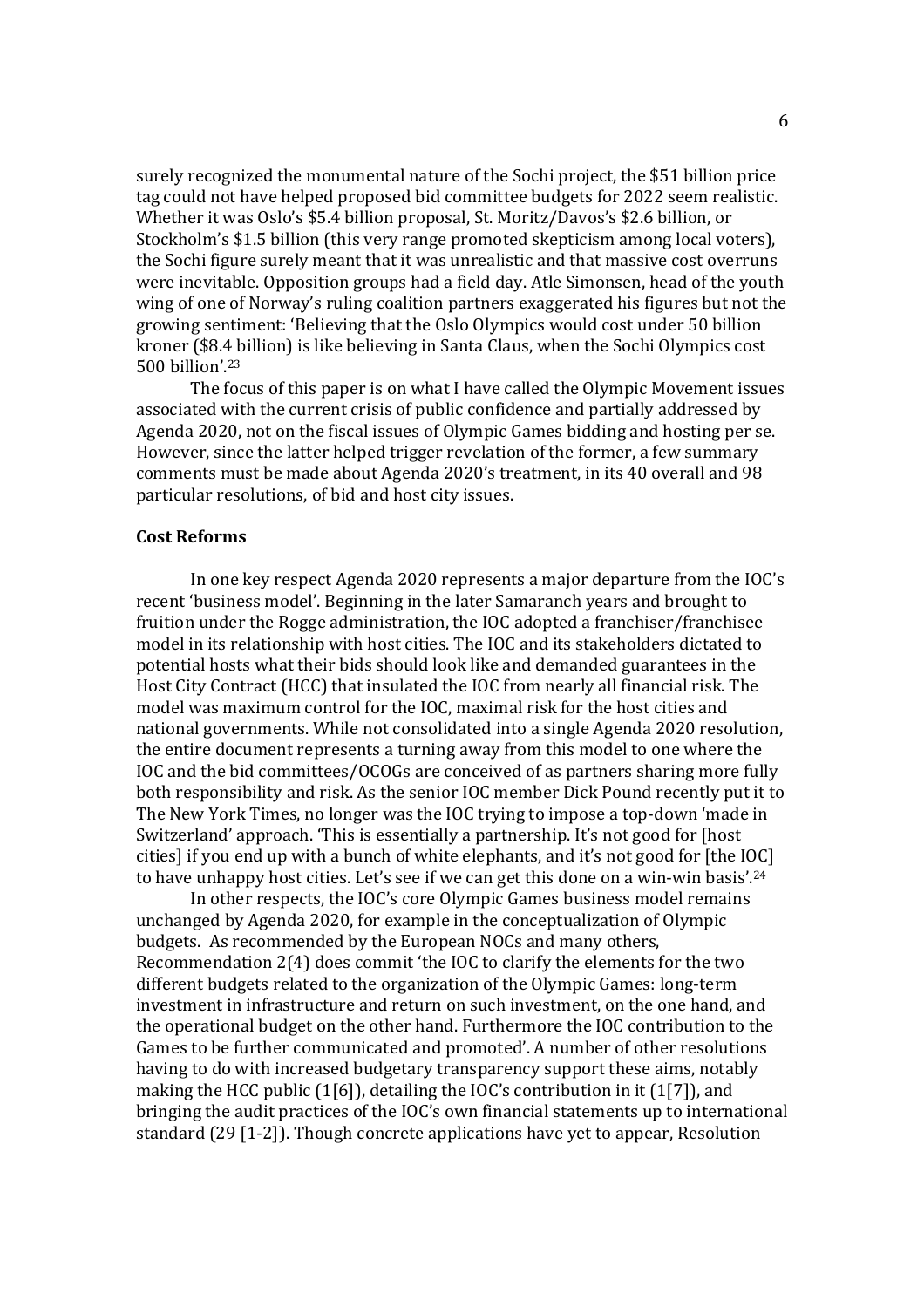1(9) newly allowed for 'other signatories' to the HCC than the host city and the NOC. This initiative was in part aimed at the Olympic funding situation in the United States and could be significant in the future.

 The main emphasis in the Agenda 2020 resolutions, however, was in cutting costs for bidding committees and OCOGs. A number of resolutions marginally cut costs, for example by increasing the IOC's share of travel and hospitality expenses for bid delegations (3[2]), eliminating expensive printing of candidature files (3[3]), and registering approved lobbyists with an eye toward normalizing their fees (3[4]). But the most important resolutions, issued at the very top of Agenda 2020, fundamentally changed IOC policy on Games siting and therefore on potential venue costs. The IOC now committed itself to actively promoting use of existing, temporary, and demountable venues (1[2]), and preliminary competitions and even entire sports could be held outside the host city and even the host country where cost savings and sustainable legacy could be demonstrated (1[3-4]). The IOC would now score bids positively for the degree of such initiatives 'where no long-term venue legacy need exists or can be justified' (2[2]). The IOC was now on record against 'white elephants', and the very next resolution (2[3]), between its lines, attempts to insure active IOC resistance to International Federation (IF) pressures, a chief source over the years, exacerbated by the IOC 2000 governance reforms, of overbuilding in Olympic cities.25 Increased transparency, 'systematic review or the level of services', and more 'turnkey solutions' for OCOGs are offered as means to reducing management costs (12[1-3]).

 Have these changes resulting from Agenda 2020 put an end to the bidding crisis? It is far too soon to tell. Significant cost reductions have been claimed for the existing Tokyo and Pyeong'chang OCOGs because of the Agenda 2020 reforms, but the reality of those savings remains to be seen. Perhaps a definitive judgment on the main thrust of Agenda 2020 can only be attempted when it's known whether the Hamburg and Boston bids for the 2024 Olympic Games will survive their upcoming referenda. If not, Rome (and, at this writing, perhaps Paris and Budapest) will stand as the only European or North American bid(s).<sup>26</sup> It is my argument that longer term improvement will demand alteration of the IOC's image through a more clear and courageous relationship with the Olympic Movement. Agenda 2020's very mixed results on this front is the issue to which I now turn

## **The IOC and the Olympic Movement**

To remind ourselves what the issues of public consciousness are, let us return briefly to Norway in 2014. On the very day the Norwegian government pulled the plug on the Oslo bid, Norwegian media from the mainstream *Dagbladet* to the tabloid *Verdans Gang* had a field day presenting as horrifying revelations from a purportedly '7,000 page IOC handbook' the IOC's 'high-handed demands' for its own comfort and convenience, such as a welcoming cocktail party with the Norwegian royal family at palace expense. Never mind that for Olympic insiders much of what was revealed has long been standard practice, and that the real offense, if there was one, was for some IOC staffer to have written all the perks out as a manual. But in Norwegian public culture, it was taken as the IOC demanding a deeply offensive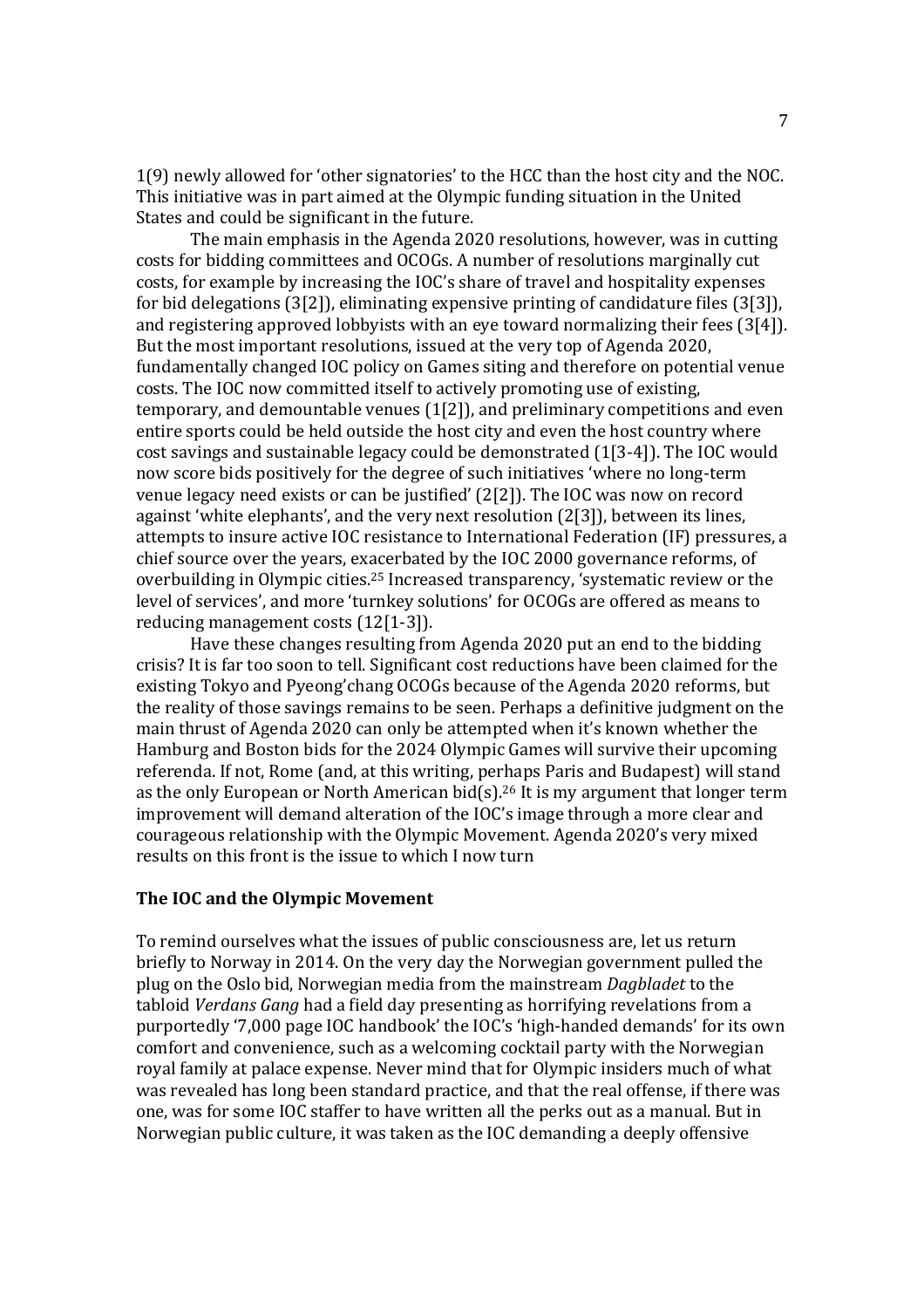'pamper-party' for itself. Of course, Norway is a famously egalitarian culture, but there was also recent history here. Adult Norwegians would not have forgotten the local athletic hero Johan Olav Koss and his colleagues in Lillehammer shaming IOC president Samaranch into descending from his luxury hotel to eat a meal with the athletes in the Olympic Village, or their athletes' role in forcing the IOC to take greater account of the tragedy unfolding simultaneously in the former Olympic city of Sarajevo.

 It is quite possible to sympathize with the difficulty of confronting the sometimes irrational public hostility to the IOC while still complaining of its own weakness in defending the organization. It is altogether remarkable how the current worldwide commentary on FIFA bribery and corruption has led to no discernible comparison with the IOC's freedom from such abuses after the IOC 2000 reform process. Surely the IOC might have been expected to take advantage of the current FIFA scandal to point to itself as an illustration of how a major sport body can be cleansed (even with Sepp Blatter as a current member).

The Agenda 2020 resolutions directed at the IOC itself are, for the most part, of little help; they read too often like corporate boilerplate. Complying with good governance principles (27[1-3]), increasing financial transparency on member allowances (29[2]), having the Ethics Commission elected by the Session (30) and rewriting the Code of Ethics and Rules of Procedure (32), appointing a compliance officer (31), reviewing the commission structure (40): these are perfectly credible steps but unlikely to dent the public image problems from which the organization suffers. Though not yet implemented, two other resolutions are more promising as they implicitly acknowledge public criticism that the IOC members may not now possess sufficient social, cultural, and political competence to face the decisions they are called upon to make. The IOC Nominations Commission is to actively target recruits for new membership instead of passively vetting applications, and, among other more familiar criteria, it should take account of 'the IOC's needs in terms of skills and knowledge (e.g. medical expertise, sociological expertise, cultural expertise, political expertise, business expertise, legal expertise, sports management expertise, etc.)' (38[1-2]).<sup>27</sup> The Evaluation Commission too should now 'benefit from third-party, independent advice in such areas as social, economic, and political conditions, with a special emphasis on sustainability and legacy' (2[6]). It will be interesting to learn whether these resolutions truly reflect a new humility on the IOC's part.

Whence might any real improvement in the IOC's public image and presence be expected to come from, then? For an initial clue, we can return to Norway where, as previously noted, one factor in the IOC's surprise at the country's withdrawal from bidding for 2022 was its enthusiastic hosting of the 2016 Winter Youth Olympic Games (YOGs) in Lillehammer. Little or no criticism of the IOC had been heard in that context. The YOGs are manifestly and foundationally associated with international friendship and understanding, culture, education, youth development, and festivity, that is to say, with key Olympic Movement themes. (Indeed, some have suggested that initiation of the YOGs was an implicit confession of the transformation of the regular Olympic Games into commercial spectacle.)<sup>28</sup>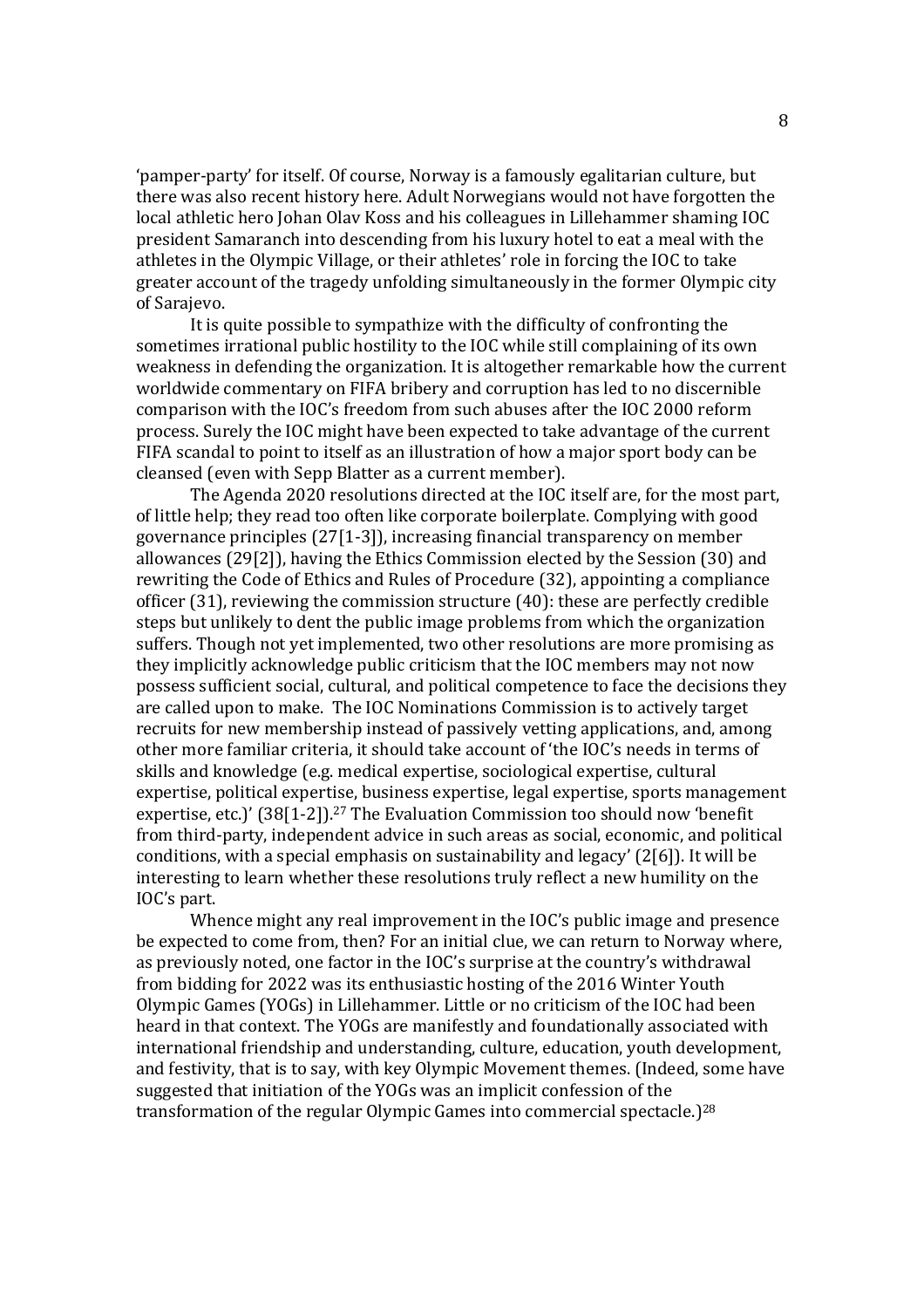Evidently, when the IOC is more closely associated with the Olympic Movement than with the Olympic Sports Industry, public criticism of the organization is muted.

 If the phrase 'Olympic Movement' is to be rescued from cliché, it must be always be remembered that from the ordinary language as well as the technical sociological points of view, 'movement' must mean exactly that. It is about passionate, determined, relentless action in favor of unrealized and difficult, perhaps even utopian goals. Therefore, a true movement is always against something or someone; it depends on having very particular and not just abstract antagonists. It can be judicious in picking its battles, but it cannot ever be afraid of standing up for itself. A true movement is always about *charismatic* struggle; its enemy, as the great Max Weber taught as his central doctrine, is rationalization, particularly of the interwoven bureaucratic/managerial and the economic kinds. Movements die when they become too evidently concerned with the material consequences of principled action.

Precisely such a spirit of rationalization has come to dominate Lausanne over the past quarter century. While a great deal of media and public discourse in democratic Europe and North America today conceives of the IOC and the IFs as adventurer or patrimonial capitalists (to continue with Weberian language), actual bid and organizing committees have come to experience the IOC, its staff in particular, as relentless professional routinizers, purveyors of 'one size fits all' rules, what Canadian IOC member Dick Pound now refers to as 'the made in Switzerland approach'.29 As we have noted, the main thrust of the Agenda 2020 resolutions was to reform this relationship between Lausanne and host cities. But what of Agenda 2020's direct address to Olympic Movement issues?

An initial reading of the resolutions can only be disappointing in this regard. Most seem a case of 'round up the usual suspects'. 'Sustainability' is used as a blanket theme covering 'legacy' and socio-economic matters, as we have already noted (4[1-3]). Otherwise it means environmentalism, a further 'going green' that is hardly unfamiliar (5[1-3]). Gender equality must continue to be fostered (11[1-2]), relations with differently abled sport must be strengthened (7), clean athletes must be better protected (15-16[1-2]), sport and culture are to be further 'blended' (26 [1-2]), and 'Olympic values-based education' is to be more widely spread (22 [1-3]. With respect to the last, there is no particularization of 'Olympic values' offered, and this absolutely deadening language, an epitome of 'routinized charisma' if there ever was one, functions once again to destroy rather than to promote any sense of a real social movement. Then there is Resolution 23 under the promising title of 'Engage with communities', but its particularizations are either too trivial (create virtual hubs for athletes and volunteers) or utterly vague ('engage with the general public' and youth). A further resolution belonging to the field known as sport for development and peace and referencing the IOC's Sport for Hope program in Zambia and Haiti and another called Olympafrica (24[1-3]) was notably noncommittal and unlikely to interest anyone not directly concerned with those initiatives.

While I do not wish at all to suggest that issues like environmentalism, antidoping, sport for development, or culture and education are unimportant, they are not taken up in Agenda 2020 in any way calculated to excite a new sense of Olympic *movement*, as previously defined. Though I take extremely seriously Resolution 17--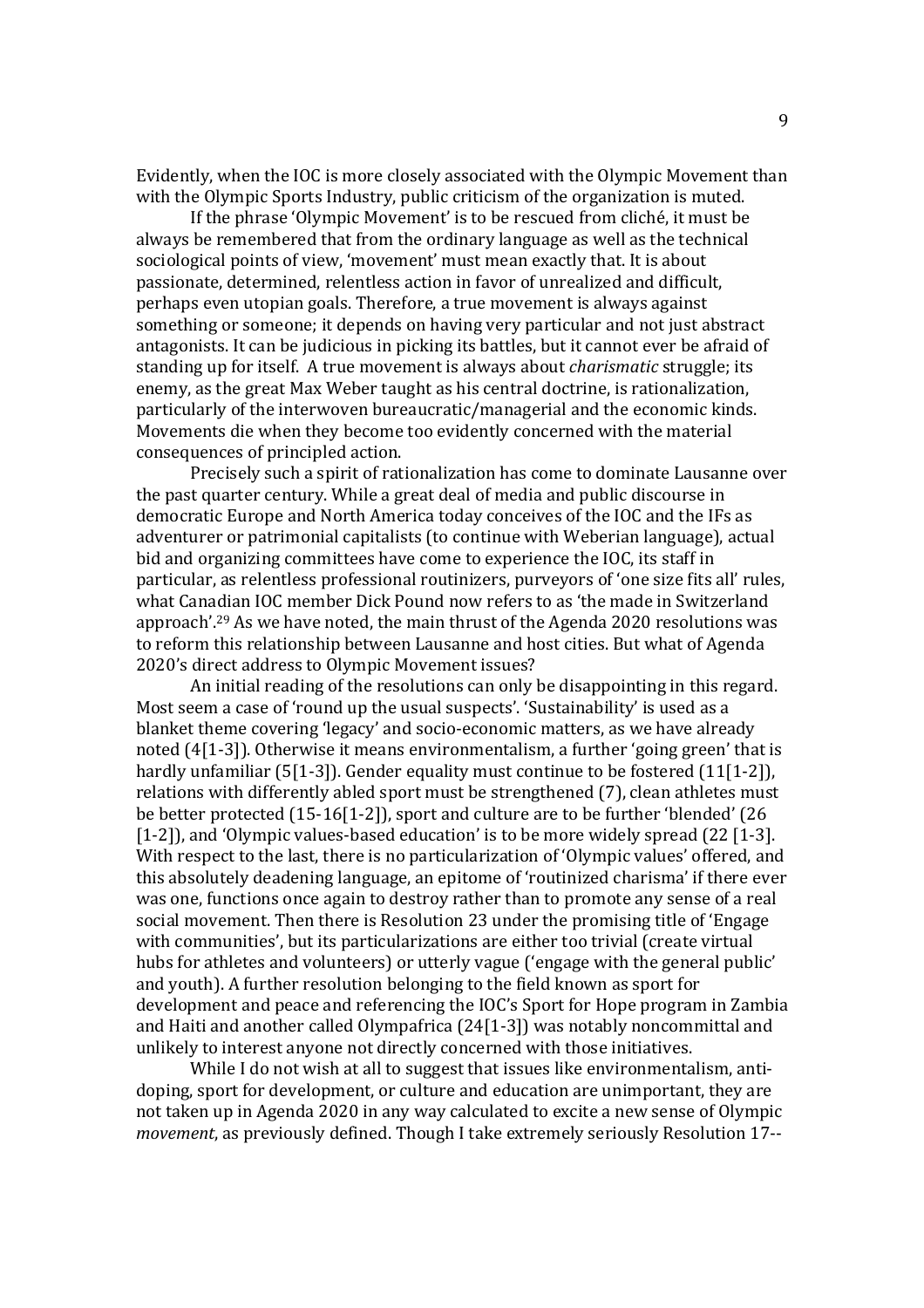providing real victory ceremonies for those who receive medals after a doping disqualification—that is because I am convinced that protection and revitalization of the Olympic ritual system is key to rescuing the Olympic Movement from the forces of spectacularization.30 But I cannot repeat such arguments here, and I acknowledge that few readers may even have noticed Resolution 17. Therefore, these resolutions are unlikely to help rebalance the IOC's public image where it is under severe attack. It is quite a different story with the complex of Olympic Movement issues customarily labeled 'human rights'. In the very first resolution, the IOC promises to 'include in the host city contract clauses with regard to Fundamental Principle 6 of the Olympic Charter as well as to environmental and labour-related matters' (1[5]). As to the Charter's anti-discrimination clause, Resolution 14 commits to 'strengthening' it: 'The IOC to include non-discrimination on sexual orientation in the 6th Fundamental Principle of Olympism.' This change had been called for by gay rights activists for some time, but was made a highly visible public issue by the passage of anti-gay legislation in Russia prior to the Sochi Olympics and the ensuing dramas over whether athletes and spectators would or would not be harassed by the Russian authorities or athletes punished by the IOC for any 'rainbow' demonstrations of conscience. From a human rights point of view, progressive political action in Sochi on this front offered some counterpoint to the '\$51 billion' problem. Moreover, future bids from certain parts of the world, for example, the Middle East were certain to keep the matter topical. Issues of labour exploitation and abuse and environmental depredations were also currently controversial, with respect to the Sochi and Beijing Olympics, the Qatar World Cup preparations, and the 2022 Olympic Winter Games bids of Almaty and Beijing. These bids are, of course, deep enmeshed in issues of political, ethnic, religious, and free speech intolerance already supposedly covered by Fundamental Principle 6 (as are the 2015 European Games in Baku, Azerbaijan). So with these resolutions, Agenda 2020 went directly to where the action is in the Olympic Movement, considered as a human rights movement, as well as to the center of contention for its 'rump' decision for 2022, a matter to which we shall return.

But to fully appreciate the significance of these moves, other easily overlooked resolutions in Agenda 2020 have to be highlighted. Resolutions 20 and 21 announce an entirely new approach to dealing with other 'movement' organizations in the world. The first calls for the IOC to enter into new 'strategic partnerships': 'The IOC to open up to cooperation and network with competent and internationally recognized organizations and NGOs to increase the impact of its programs'. The second commits the IOC to 'strengthening its advocacy capacity' by advocating itself 'to intergovernmental organizations and agencies' and 'encouraging and assisting NOCs in their advocacy efforts'.

Some recent historical context is required to understand the significance here. In 2000, the aforementioned Dick Pound made it a centerpiece of his campaign for the IOC presidency that the IOC should limit itself to its 'core business of sport' and retreat from any engagement with other international agencies and movements in the social, cultural, and political fields. Though Pound lost the presidency, the winner Jacques Rogge actually pursued this policy throughout his administration, with the notable exception of collaboration with the United Nations system. Both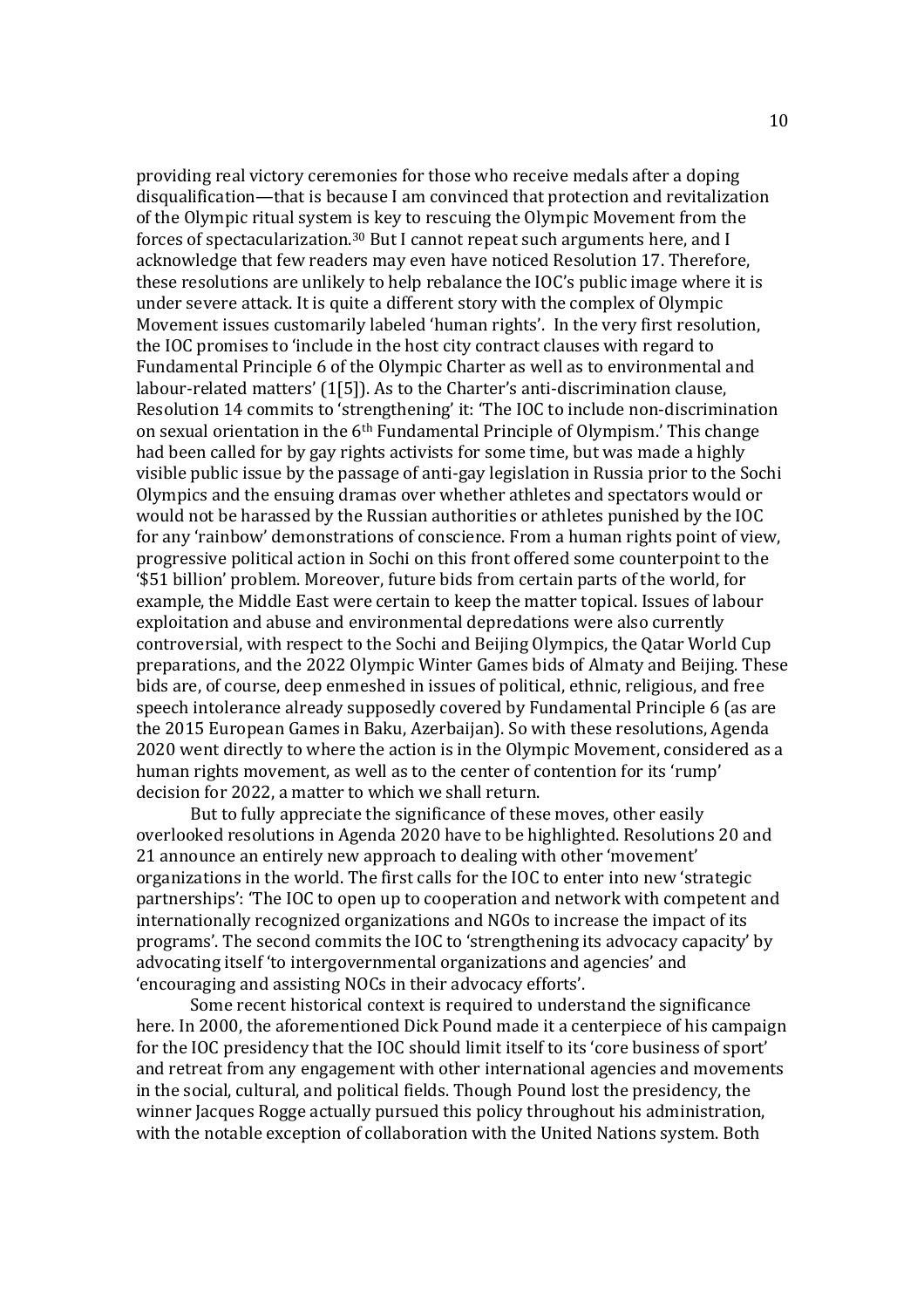figures were reacting against the Samaranch years, when, under the particular leadership of international relations director Fékrou Kidane, the IOC strongly allied itself with the anti-apartheid struggle in South Africa, developed its first cooperative ties with the UN, and participated in global feminist and environmentalist summits. Under Rogge and Kidane's successor Thomas Sithole, the IOC largely limited itself to meetings addressing international issues that the IOC itself mounted and controlled, and IGOs and NGOs other than the UN generally found the doors of Lausanne publically closed to them. Nowhere was this more true than with the major human rights NGOs.

## **The IOC and Human Rights Watch: A New Movement Paradigm**

Thomas Bach has changed all this, and the Agenda 2020 resolutions just cited that were approved by the IOC Session codified these changes. Before Sochi, Bach went out of his way to publically welcome into his office organizations concerned with Russia's anti-gay propaganda in the run-up to Sochi.<sup>31</sup> With respect to the human rights organizations, I'll discuss new relations with just one of the two most active in Olympic affairs, Human Rights Watch (HRW), which had for some time experienced the IOC as largely closed to public dialogue.32 Therefore, like other such organizations, HRW had replied with skepticism and press criticism of the IOC, thus further weakening Olympism's claims to social movement status. In April 2014, responding to Bach's 'call for outside contributions to the debate on the future of the Olympic Movement', HRW made a formal submission.

Since the founding of the Olympic Movement more than a century ago, the international community and the international sporting community have had growing expectations for the modernization and transparency of the Olympic Movement and respect for core Olympic values. Over the last decade, serious human rights abuses by some host countries linked to their preparations for hosting the Olympic Games have tarnished the Olympic Movement . . . The lesson from Sochi and the 2008 Beijing Olympics, where similar abuses occurred, is that awarding the Olympic Games to a country with a poor record on human rights and rule of law carries a strong risk that Olympic preparations will become a source of serious human rights abuses. To prevent further abuses, Human Rights Watch proposes concrete human rights reforms to the Olympic Charter, as well as requirements for the IOC to write human rights guarantees into the Host City Contracts and monitor implementations of those guarantees.

HRW noted that it was joining '33 international human rights organizations and LGBT groups' recommending amendment to Fundamental Principle 6 to include 'sexual orientation and gender identity'.33 HRW went on to recommend that HCCs be made public and that evaluations of future host city candidates include human rights benchmarks on media freedom, labor rights, freedom of expression and association, liberty and security, and nondiscrimination.<sup>34</sup>

Done, done, and done. Each of these requests was incorporated into the Agenda 2020 proposals and eventually passed by the IOC Session. Moreover, in his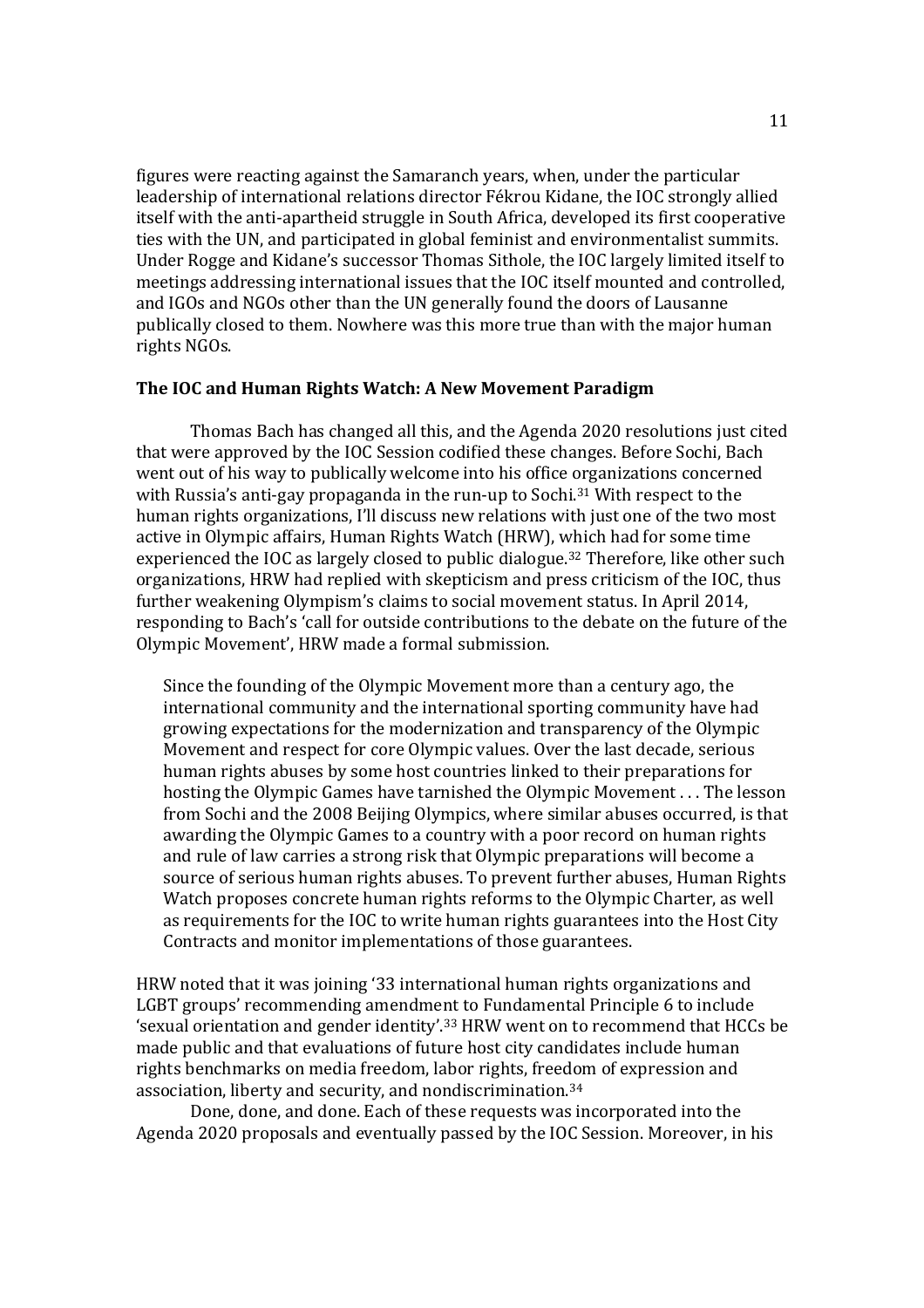highly publicized 21 October meeting with human rights NGO leaders, Bach provided concrete language for the new HCC, which HRW and the International Trade Union Confederation (ITUC), with IOC encouragement, subsequently released to the press. The HCC would require host countries to 'take all necessary measures to ensure that development projects necessary for the organization of the Games comply with local, regional, and national legislation, and international agreements and protocols, applicable in the host country with regard to planning, construction, protection of the environment, health, safety, and labor laws'.<sup>35</sup>

These actions earned the IOC its most favorable press since the bidding crisis began and, from an Olympic Movement point of view, perhaps since the day Nelson Mandela walked off Robben Island. 'IOC New Host City Contract is Gold Medal for Human Rights Says Human Rights Watch' read a typical headline, this one from Reuters.

Human Rights Watch has heaped unusual praise on the International Olympic Committee for including human rights clauses in new contracts to be signed by future Olympic host cities, saying other organizations should follow suit . . . The IOC has for years been criticized by human rights groups including HRW, especially after awarding the Olympic Games to China's Beijing in 2008 and Russia's Sochi in 2014 . . . 'Gold Medal to IOC@Olympics + Thomas Bach for putting human rights in Host City Contracts', said [Minky Worden] HRW Director of Global Initiatives in a tweet on Friday after meeting with IOC President Bach at the headquarters in Lausanne . . . 'This new language will signify that future Olympic host countries and cities are contractually required, for example, to respect the International Covenant on Civil and Political Rights along with international labor laws in relation to key freedoms', HRW said in a statement.<sup>36</sup>

Worden, editor of a volume on the human rights struggle leading up to the Beijing Games<sup>37</sup> and a leading critic of past IOC lassitude, pronounced herself thrilled at the new turn of events. 'A year after taking office, Thomas Bach is changing the rules of the game'.<sup>38</sup> The IOC went from suspect laggard to paragon almost overnight. 'The International Olympic Committees decision to include human rights protections in future host city contracts raises the bar for all sports federations . . .this is a sign of changing times in global sport. FIFA and other international sports federations should immediately follow the IOC's lead'.<sup>39</sup>

 Subsequently, the IOC has followed through with Agenda 2020 resolution 2(6) vowing to seek 'independent third-party advice' as part of the work of the Olympic bid Evaluation Commission. In the 'Report of the 2022 Evaluation Commission', under the heading 'Human Rights', HRW is listed together with The Commission to Protect Journalists (CPJ) and the ITUC as the third party reports consulted in the evaluation of the Beijing and Almaty bids.40 The relevant texts from the Evaluation Commission Report will be discussed in the concluding section of this paper. In keeping with another Agenda 2020 resolution (2[5]), such matters will be more fully aired in 'in-camera discussion between the IOC members and the IOC Evaluation Commission' in a revised format for the Candidate City Briefing before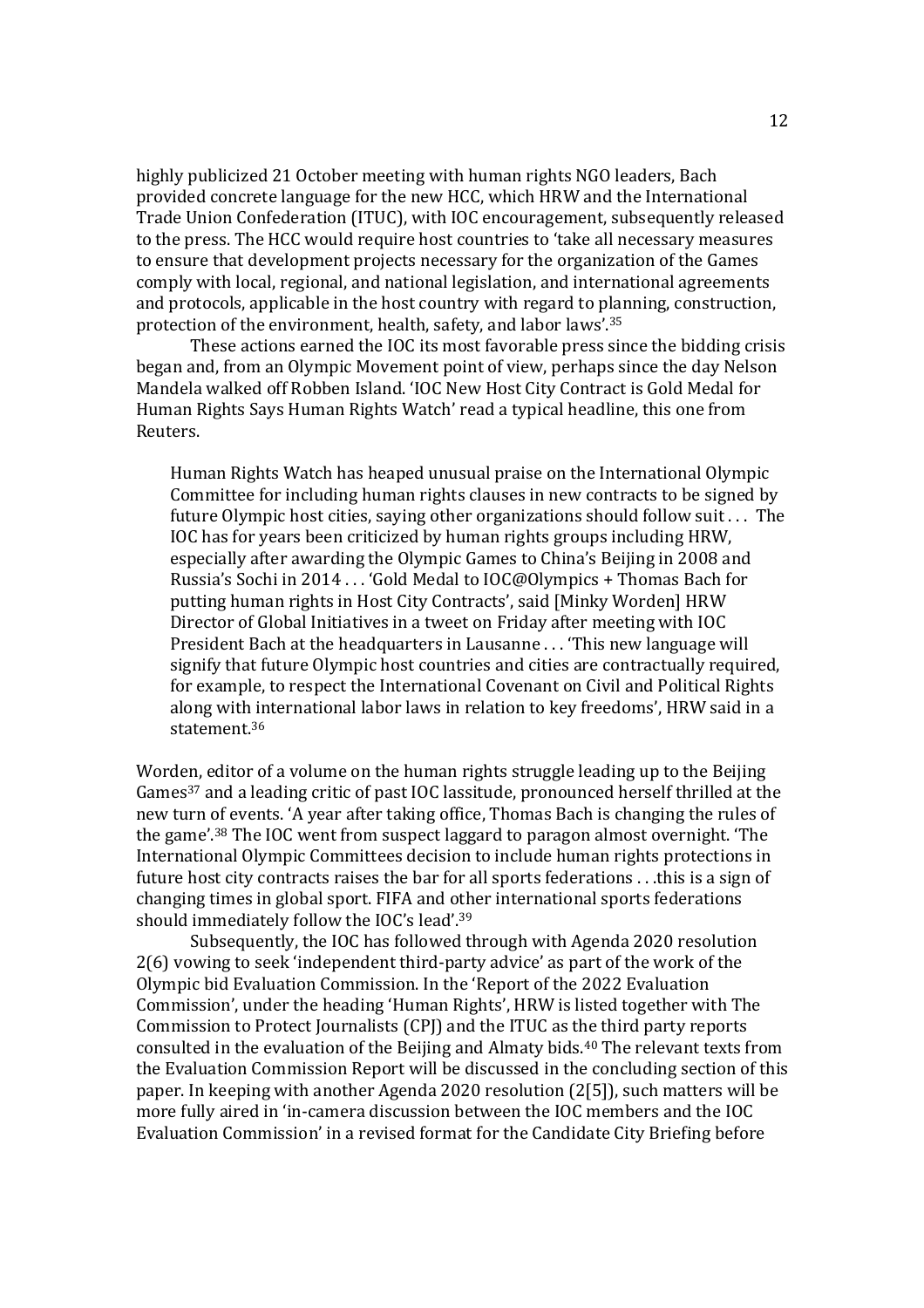July 2015 when the 2020 Winter Games decision will be made. In any case, there is no mystery about what HRW, CPJ, and ITUC would have told the Evaluation Commission about the current state of human rights in the PRC and in Kazakhstan. One has only to read the latest HRW country reports. <sup>41</sup> What would be interesting to know is how HRW, Amnesty, and related NGOs would advise the IOC to choose in July 2015, Agenda 2020 having come too late to prevent an Almaty/Beijing conundrum. I will give my own opinion on this in concluding this paper.

## **Movement Means Mattering**

First, let me perfectly clear that in pointing out that the IOC's new stance of collaboration has redounded to its public credit and offers a paradigm for moving forward in the future this does not mean at all that there is anything simple or nonproblematic about either 'human rights' or the particular NGOs in question. I am by profession an anthropologist and historian. I know perfectly well the critique of the practical conception of human rights, particularly of 'universal' human rights, as a Western liberal construct that Western NGOs are attempting to impose in a biased and even imperialist fashion elsewhere in the world. This critique is indeed made by party-states such as the PRC to deflect foreign criticism, but it is also made by serious scholars who endeavor to generate culturally and historically informed conceptions of human rights in non-Western contexts, such as Daniel A. Bell in the case of the PRC.42 Typical of such attempts is to agree on the roster of human rights issues while arguing that different societies prioritize them differently in light of particular histories and stages of development. Thus Chinese tradition and current culture, for example, sees economic rights as the central human right with political and free speech rights to come later. Moreover, it is not just self-serving party elites but understandable public fear of mass violence that undergirds such a position. Analyses like these generate in turn their own critiques of Western human rights regimes that emphasize political and media rights and fetishize multi-party elections while ignoring economic rights and even worse, generating a neo-liberal ideological cover for massive and growing economic inequality.

 The Chinese authorities behind the Beijing 2008 eventually arrived at a position very like that articulated by Daniel Bell.43 This allowed them, unlike during the first Beijing bid in 1993, to assert in their final presentation to the IOC Session in 2001 that hosting the Games 'will also benefit the further development of our human rights cause'. This line was repeated through the ensuing period of strong foreign criticism and domestic protest in the run-up to the Games. A cadre of intellectuals, Chinese and foreign, worked with BOCOG to try to develop a double approach the definition of human rights in the hopes of tempering deeply felt criticisms by Western media and NGOs. The effort largely failed.44 Now, in the runup to the IOC's vote on Beijing's 2022 Winter Olympics bid, the whole scenario is being nearly exactly repeated, but with the added context that few in Europe, North and South America, Japan, South Korea, and elsewhere recognize any improvements in the Chinese human rights situation brought about by Beijing 2008. Indeed, looking from within the 'liberal perspective', the situation has gotten worse, especially under the various recent 'crackdowns' of the Xi Jinping regime. Today, the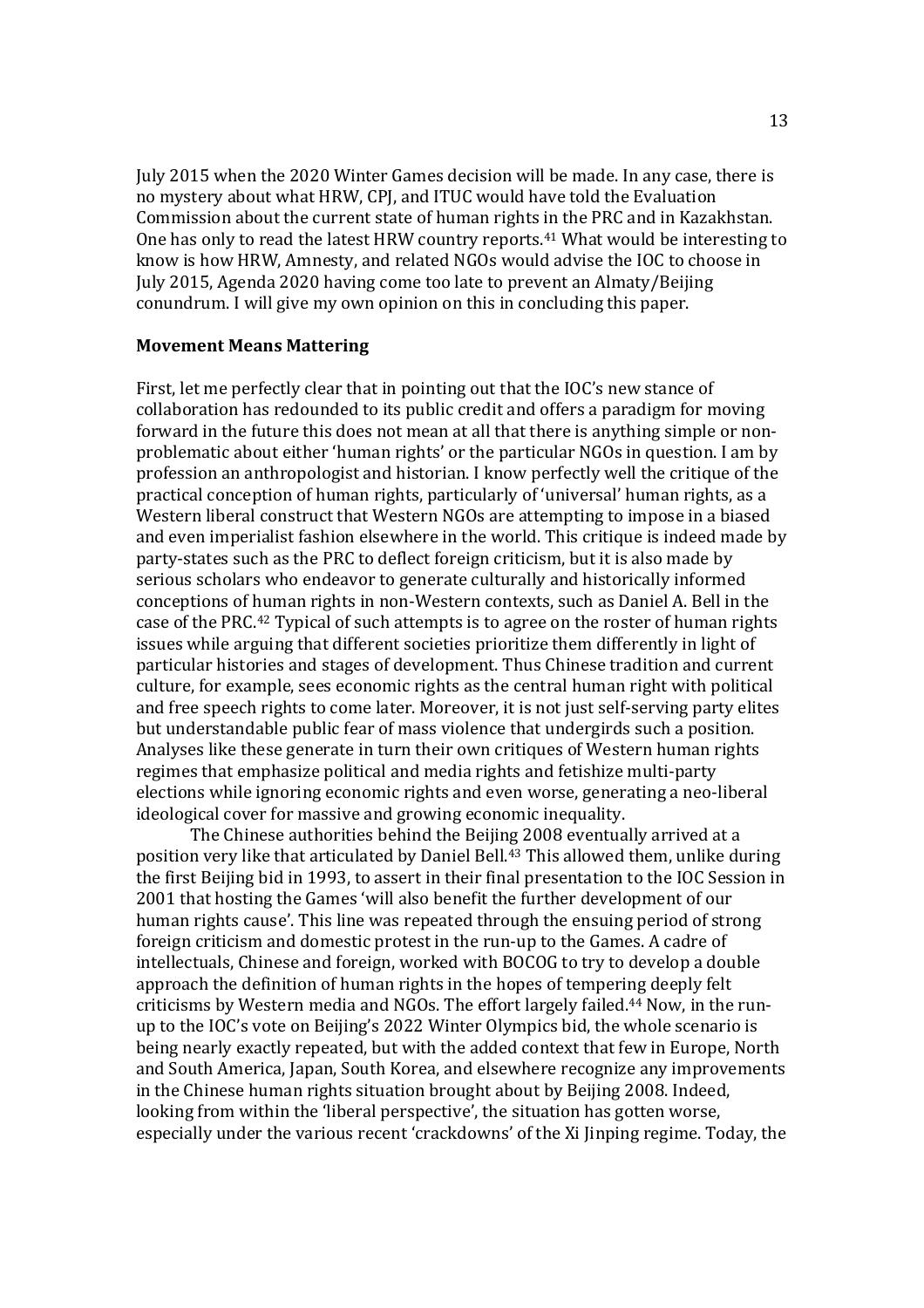International Tibet Network opens its latest white paper 'Losing the Bet on Human Rights: Beijing, Tibet, and the Olympic Games' by quoting then IOC Director General François Carrard from 2001: 'We are totally aware there is one issue on the table [concerning the Beijing bid], and that is human rights. Either you say because of some serious human rights issues, we close the door, deliver a vote that is regarded as a sanction and hope things evolve better. The other way is to bet on openness. We are taking that bet that we will see many changes'.<sup>45</sup> I strongly doubt that anyone is speaking quite that way today at Vidy. Certainly the Dalai Lama is not.

 Yes, it's all so complicated, and no, there are no answers to put an end to the questions. But as the present crisis has revealed, there can be no going back to former days when the IOC could declare itself apolitical, the Olympic *Movement* could be ignored and therefore denigrated, and the question could simply reduce itself to who will put on the most spectacular sports event. Yes, the Olympic Movement is a peace movement, but that should never again be interpreted by the IOC as a demand for the world to leave it in peace. As I have tried to argue, there is not yet any certainty that the IOC can attract future Olympic bids from liberal democratic countries, even with the all the hosting reforms put in place by the Agenda 2020 process. To have that happen, the IOC must fundamentally alter its own public profile among such peoples, or else referenda and polls will keep going against it. To achieve this alteration, the IOC must revivify its commitment to the Olympic Movement, not by idle talk about 'Olympic values', but by throwing itself into the fray. Being a movement means moving on the things that matter most, or should matter most, not to some abstract Humanity but to real human beings. Public reaction to the IOC leadership's initiatives on human rights over the course of the Agenda 2020 process is pointing the way forward. Of course, that reaction will not be the same in every historical tradition and sociopolitical system. How could it be? The struggle is on again, and far from regretting or retreating from it, the IOC and its stakeholders should delight in beginning to matter again.

## **2022: The Devil's Alternative?**

As we have seen, Norway's rebuke to the perceived arrogance of the IOC and the too late timetable of the Agenda 2020 process has left the IOC with the choice of Beijing, PRC and Almaty, Kazakhstan for the 2022 Winter Olympics, with the decision to be made one month from when I write. The details of the competing sports propositions will not be discussed here; the reader is referred to the Evaluation Commission Report. But for purposes of this concluding discussion, let's call that matter a draw, balancing off Almaty's 'for real' winter sports environment and ecologically much sounder and more compact project with Beijing's unlimited budget and assurance of managerial effectiveness and control.46 In terms of the geocultural and geo-historical 'pilgrimage' of the Olympic Games, Almaty holds a distinct advantage. After an Olympic Games and a Youth Olympic Games, nothing further in this respect would be gained by a return to the PRC. Kazakhstan, however, is a hearth of Indo-European language and history, today a richly multicultural nation, and offering to stand as the first majority Muslim nation to host Olympic Games. These are matters of considerable importance in today's world. Still as is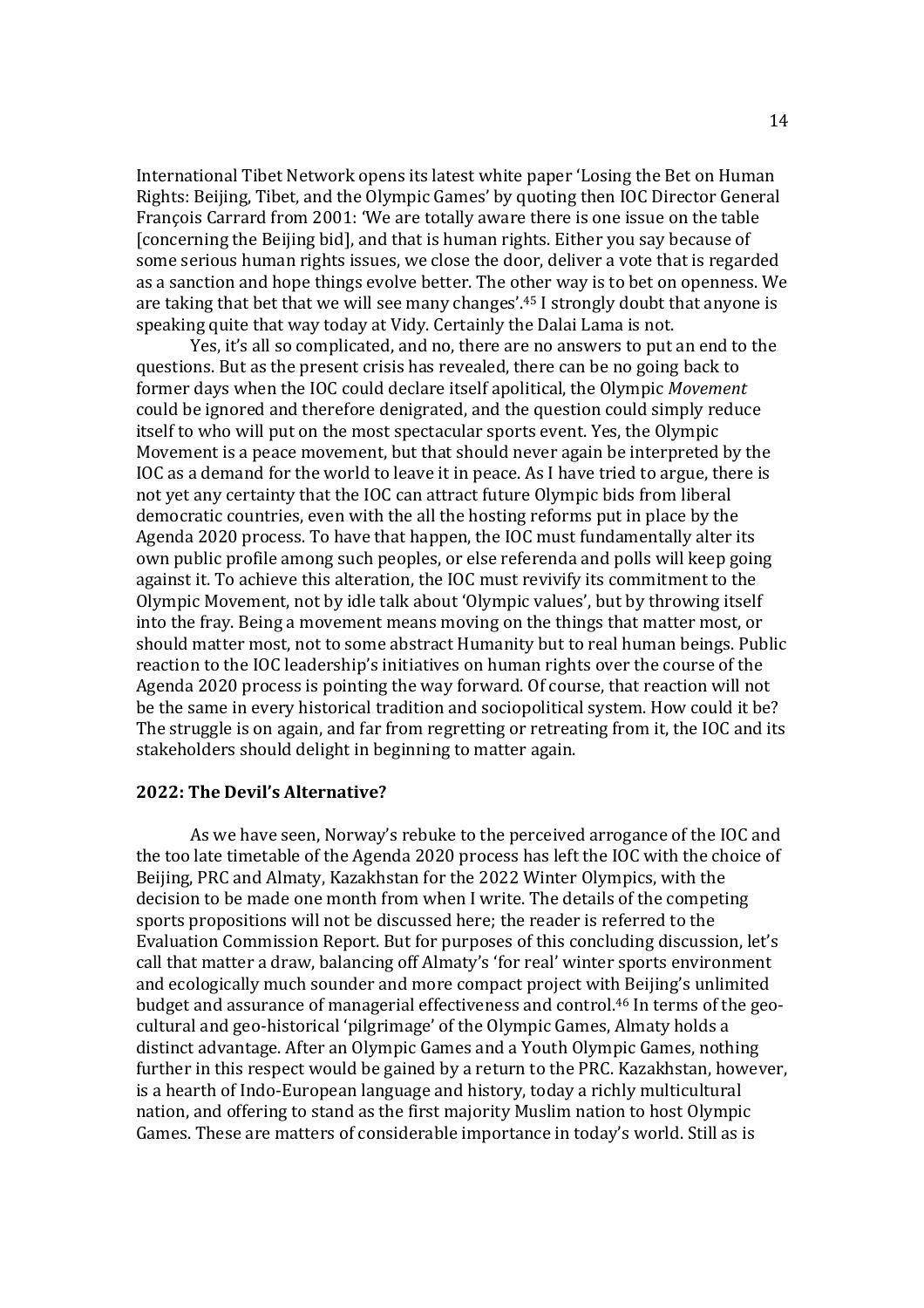clear to everyone, the main point of public attention and coming scrutiny of IOC action is the human rights situation in each country. In most discourse, the IOC is being presented with a 'Devil's Alternative'.

 I take the phrase from the previously cited position paper of The International Tibet Network, the most important INGO focused on the condition of ethnic minorities in the PRC. The ITN concludes as follows:

The IOC must now consider whether, given [the 2001-2008 Beijing] experience, it can have a realistic expectation that it can help to secure an improvement in the human rights situation in Kazakhstan if Almaty is awarded the Games. In light of events since the award of the Games to Beijing, it is clear that no such improvement will take place in China. Unless Kazakhstan can provide clear evidence to the contrary, the IOC must recognize that the award of the Games to either city many actually embolden the countries [*sic*] governments to increase the suppression of human rights. The IOC must find the courage to admit this reality and cease from inflicting further damage on the reputation of the Olympic Games. [The 175] International Tibet Network member groups call upon the International Olympic Committee to reject China's bid and, in the context of events in China after the 2001 decision, to consider with extreme caution the bid of Kazakhstan.<sup>47</sup>

In its political foundations section, the newly consultative and socially engaged Evaluation Commission has this to say about Almaty:

The political system in Kazakhstan has been relatively stable since the country achieved independence in 1991. President Nursultan Nazarbayev has been the only person to hold that office since then. During the evaluation process, the Commission considered statements and opinions from independent third-party reports with regard to environmental protection, the treatment of detainees, media freedom, Internet access, the right to demonstrate, and the integrity of the judicial and electoral systems. The commission raised these issues with Almaty 2022 and government authorities and sought assurances that the Host City Contract and the Olympic Charter would be respected for all participants of the Olympic Games and in Olympic related matters. At the same time, the IOC has to respect the laws of a sovereign state. Taking into consideration the open nature of the discussions and the assurances provided regarding the right to demonstrate, media freedom to report on the Games and Games preparations, with no restrictions on the internet, labour rights and displacement, the Commission believes that the Government of Kazakhstan would take all the necessary measures to ensure that the Olympic Charter and the Host City Contract are respected.<sup>48</sup>

Is this sufficient? Of course not, especially since the Evaluation Commission reproduces almost identical prose in the Beijing section, encouraging skeptics to see this as just a new form of boilerplate. Such skeptics are also already questioning the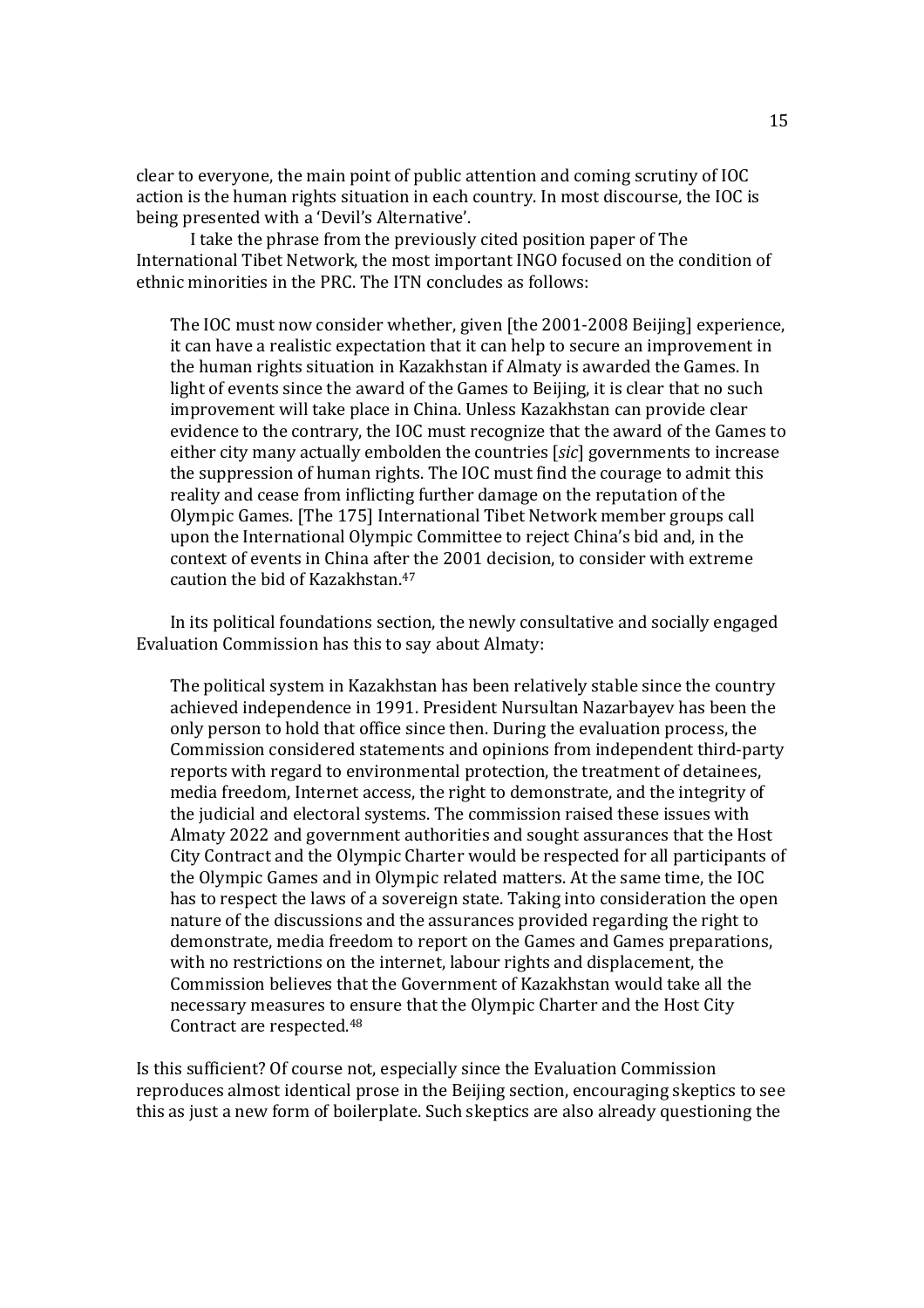willingness or ability of an INGO like the IOC to take on sovereign states when they choose not to honor their contracts. Where exactly is the enforcement mechanism?

 These concerns are crucial, of course, but they do not in my opinion represent the proper spirit for the IOC at this moment of Olympic history, a moment that could be a tipping point. Instead of a Devil's Alternative, why not see the present situation as a signal opportunity for action. Why not be in intensive backstage conversation with the Kazakh authorities—to be fair, the same would be done with the PRC but with scant hope of any success, any *movement*—as to what further alterations to present human rights practices and problems they would be willing to make to have the IOC give them the Olympic Games. Of course, the IOC may as yet lack the means to enforce any such promises, but their publication would surely represent to the public a continuing development of the IOC's new desire and willingness to be on the front foot with respect to human rights. Moreover, for all its present abuses, Kazakhstan is not the PRC. It is enough to compare the country reports on both nations from the IOC's new collaborator Human Rights Watch and its established one, the United Nations Human Rights Council. Kazakhstan underwent a UN-HRC Universal Periodic Review in October 2014, agreeing to some recommendations while rejecting others. The UN Committee on Elimination of All Forms of Discrimination Against Women and the UN Committee on the Elimination of Racial Discrimination have also recently conducted reviews and made recommendations.49 Of course, the Nazarbayev regime has its own imperatives and sovereign law is sovereign law, but to this reader it seems quite remarkable how much might be achieved, given these reports, with a little more push. The new IOC should take pride in pushing, whatever the objective chances of success. That is what charismatic movements do.

 $\overline{a}$ 

<sup>1</sup> Prepared for the conference *De l'Administration à la gouvernance olympique: défies pour notre siècle.* Lausanne, 25-26 June 2015. I thank Jean-Loup Chappelet for the kind invitation to participate.

<sup>2</sup> John J. MacAloon, 'Scandal and Governance: Inside and Outside the IOC 2000 Commission', *Sport in Society* 14 no.3 (2011), 292-308. Jean-Loup Chappelet,

<sup>&#</sup>x27;Towards Better Olympic Accountability', *Sport in Society* 14 no.3 (2011), 319-31. <sup>3</sup> The new IOC president Thomas Bach stated in a press release: "I am delighted that six cities are bidding to host the 2022 Olympic Winter Games. These cities and their supporters clearly understand the benefits that hosing the Games can have, and the long-lasting legacy that a Games can bring to a region." 'Six Cities Bid to Host 2022 Winter Olympics', BBC, 15 November, 2013.

<sup>4</sup> International Olympic Committee, 'XXIV Olympic Winter Games Working Group Report', Lausanne, Switzerland, 2014.

<sup>5</sup> 'Working Group Report', 29. Some speculated that the Norwegian NOC's rejection of a Tromso bid as too expensive turned Norway's North against the capital.

<sup>6</sup> 'Norway Withdraws Oslo Bid', Reuters, 1 October 2014.

<sup>7</sup> 'Why Nobody Wants to Host the 2022 Winter Olympics', Time Magazine, 3 October 2014.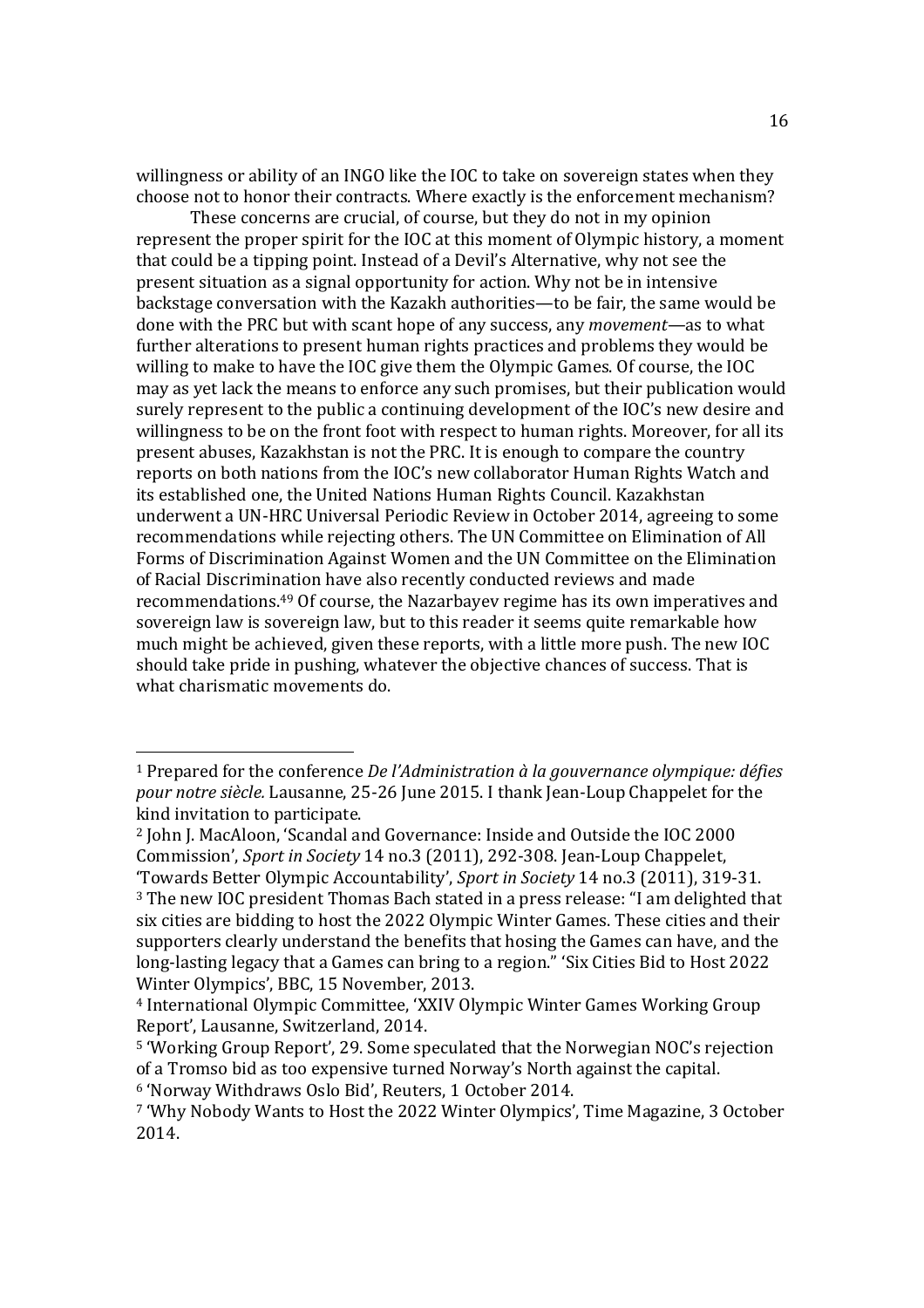<sup>8</sup> 'Norway Withdraws Oslo Bid'.

<sup>9</sup> 9 June 2015. The tendentiousness of the rhetoric is revealed by the failure to discuss London 2012 in any serious way in the article. 'Norway's withdrawal from a race they were certain to win all but re-writes the criteria for a modern Olympic host: 1 A massive stadium of minimal practical use: 2 An unquestioning population: 3 A large stockpile of missiles. London, in the end, had all three, but it wasn't easy. North Korea already has the lot'.

<sup>10</sup> Even the documents and petitions of groups of athletes were unwelcome by the IOC 2000 Commission. J. Koss, A, Peel, A. Orlando, 'Athletes' Rights and Olympic Reform', *Sport in Society* 14 no.3 (2011), 313-5. Agenda 2020's greater openness to public opinion took its precedent instead from the 13th Olympic Congress in Copenhagen, 2009. 'More than 40,000 submissions were received from the public during the process, generating 1,200 ideas'. International Olympic Committee, 'Olympic Agenda 2020: 20 + 20 Recommendations'.

<sup>11</sup> I first met Thomas Bach at the International Olympic Academy in the early 1980s, and our conversations on certain deep cultural structures organizing the Olympic performance system have stayed with me until this day. We disagreed on certain recommendations when he was chairing my culture and education section of the IOC 2000 Commission. (I found his pet proposal to award a medal for accomplishment in the arts at each Olympic closing ceremony terribly naïve and ethnocentric: who can define for 204 national cultures what is 'art' much less what has world aesthetic significance? He found my proposal to have the IOC members march in the opening ceremonies procession equally naïve: the members would never consent to present themselves so publically 'out of fear of being booed'.) But I have never found reason to doubt that he understood what the phrase 'Olympic Movement' has to mean to be real.

<sup>12</sup> 'Scandal and Governance', 293. See also, MacAloon, '"Legacy" as Managerial/Magical Discourse in Contemporary Olympic Affairs', *International Journal of the History of Sport* 25 no. 14 (2008), 2060-71.

<sup>13</sup> The Agenda 2020 Working Groups were as follows: 1) Bidding procedure; 2) Sustainability and legacy; 3) Differentiation of the Olympic Games; 4) The Olympic program; 5) Olympic Games management; 6) Protecting clean athletes; 7) The Olympic television channel; 8) Olympism in action including youth strategy; 9) Youth Olympic Games; 10) Culture policy; 11) Good governance and autonomy; 12) Ethics; 13) Strategic review of sponsorship, licensing and merchandizing; 14) IOC membership. IOC, 'Agenda 2020, 126th IOC Session, 5-6 February 2014'. Lausanne. <sup>14</sup> Austrian Olympic Committee, German Olympic Sports Confederation, Swedish Olympic Committee, Swiss Olympic Association, 'Olympic Agenda 2020: The Bid Experience', Frankfurt: Proprojekt, 2014.

<sup>15</sup> 'The Bid Experience', 4,6.

<sup>16</sup> 'The Bid Experience', 6.

<sup>17</sup> 'The Bid Experience', 4.

<sup>18</sup> These summary comments derive from wide reading in the Anglophone and Francophone press. I would not expect any marked differences in the German,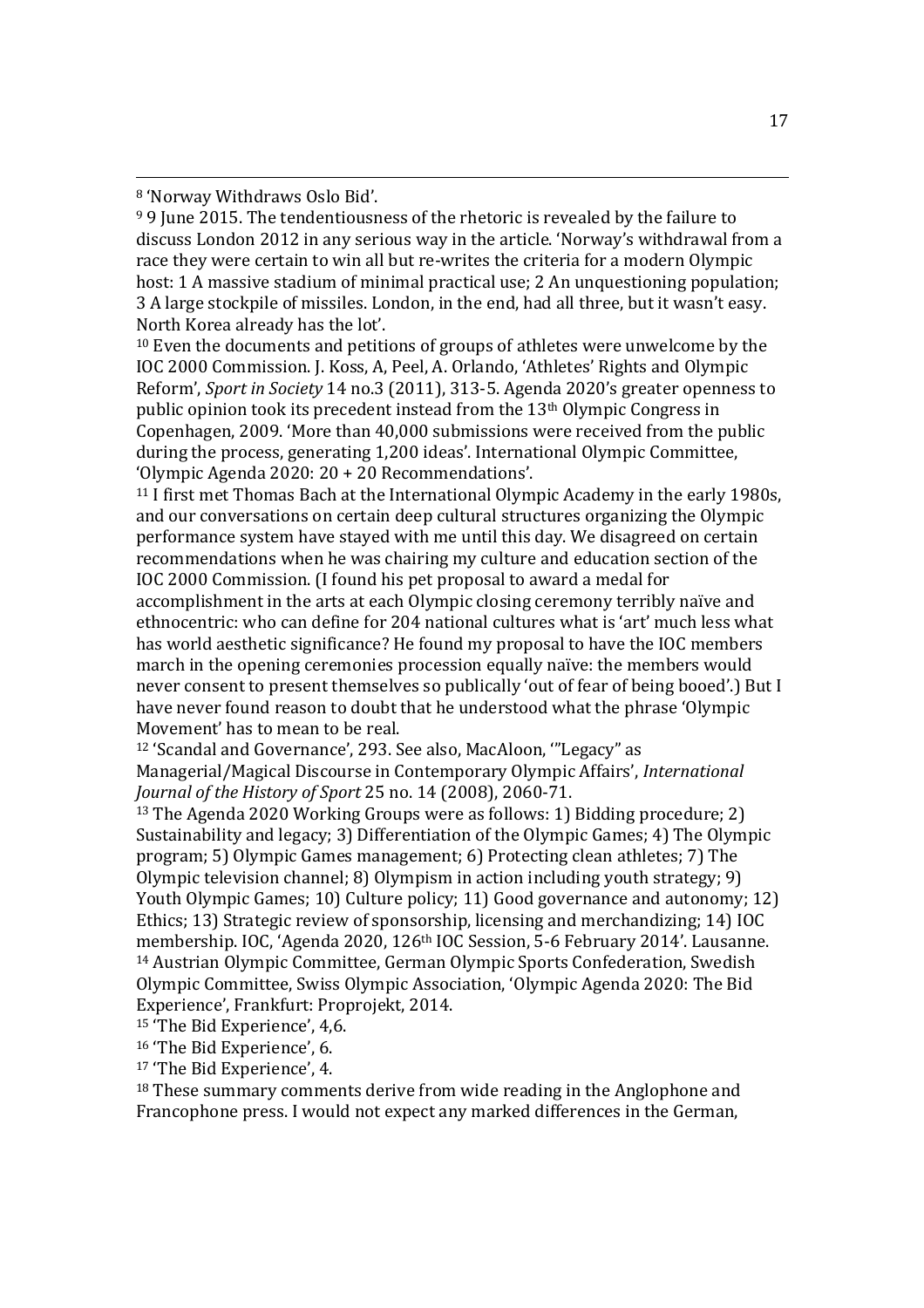Polish, Swedish, or Norwegian press, but would happily defer to anyone working in those languages.

<sup>19</sup> This reticence is quite understandable, as the report's authors are close professional and in some cases personal associates with IOC leaders and members and are seeking to influence rather than to alienate that body with a public document that could already be seen in some IOC circles as a challenge to normal 'Olympic Family' protocol. It is also the case that a great deal of the press portrait of the contemporary IOC is ignorant and unfair, and the authors may well have consciously refused to reinforce such ignorance and yellow journalism. <sup>20</sup> 'The Bid Experience', 13-14.

<sup>21</sup> 'The simple reason why, of course, is Sochi, and the \$51 billion figure associated with the 2014 Olympic Olympics. That number has freaked out voters and governments alike. Layered on to that is public mistrust of the International Olympic Committee itself'. Alan Abrahamson, 'A Four-Nation Rethink of the IOC Bid Process', 3 Wire Sports, 15 July 2014, 1.

<sup>22</sup> 'Agenda 2020, 126th IOC Session', 6.

<sup>23</sup> Quoted in Melissa Payne, 'Krakow Withdraws 2022 Olympic Bid after Residents Vote "No"', Washington Post, 27 May 2014.

<sup>24</sup> Katharine Q. Seelye, 'Boston Group Revises its Bid to Host 2024 Games', The New York Times, 17 June 2015.

<sup>25</sup> By making 'representative members' from the IFs voting members of the IOC, the 2000 reforms inadvertently increased pressure on bid committees to succumb to exorbitant IF demands for grandiose venues and service. MacAloon, 'Scandal and Governance'.

<sup>26</sup> The current FIFA scandal and Qatar 2022 World Cup disputes have lately made the country the international poster child for labor exploitation and abuse as well as climatological challenges, all in the context of regional political instability. As of this writing, Doha seems highly unlikely to bid for the 2024 Olympics, as was once expected. No other Emirates bid is presently expected for quite some time.

<sup>27</sup> The Nominations Committee was an important innovation of the IOC 2000 reform process, meant in part to restrict Juan Antonio Samaranch's personal selection of new members that had led to several disastrous decisions bringing the organization into ill repute in certain quarters around the world. But the Nominations

Commission was seriously compromised at the outset and never developed into the effective agency its proponents intended. See MacAloon, 'Scandal and Governance'. <sup>28</sup> Agenda 2020 called for a full review of the YOGs (25[1]), an action registering the belief of a significant fraction of the IOC that this pet project of Jacques Rogge should be allowed a dignified death. The YOGs were quickly taken over by the IFs and NOCs and have been increasing transformed from the culture and education festival originally intended into a high performance youth sports competition under the model of U-20 and U-18 world championships.

<sup>29</sup> This new position is ironic since Pound was a chief proponent of IOC executive and staff professionalization and legal/managerial rationalization over the past two decades. Perhaps the situation has gotten so desperate in the current host city crisis that he is seriously rethinking his position. Then again, Mr. Pound has also always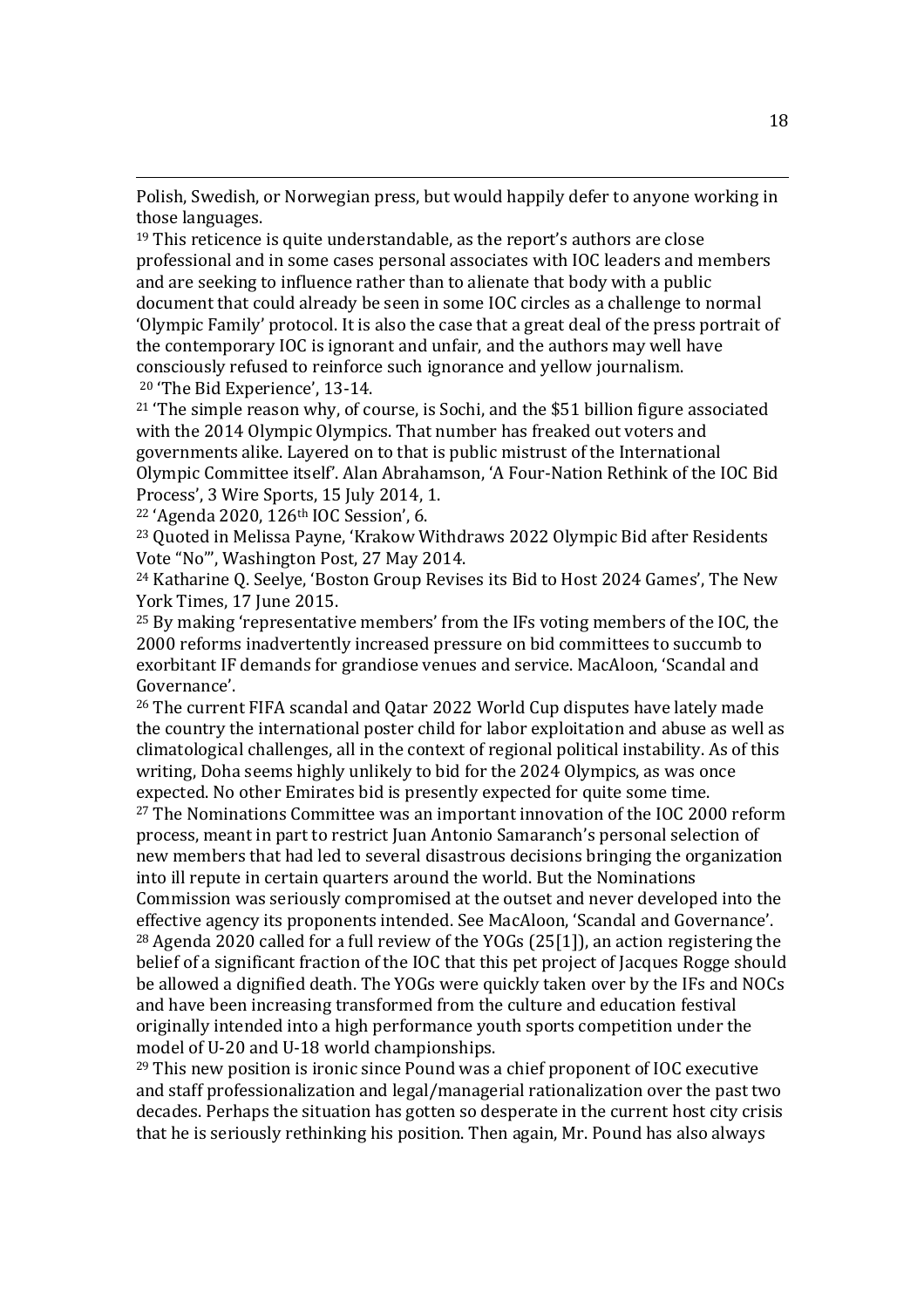carried himself and expected his IOC colleagues to respond to him as a charismatic figure.

<sup>30</sup> See John MacAloon, 'A Mere Series of World Championships? Pierre de Coubertin, the Ritual Difference, and the Future of the Olympic Games', in S. Wassong and N. Mueller, eds., *Pierre de Coubertin and the Future* (Mainz: University of Mainz Press, 2015).

<sup>31</sup> For example, a Canadian delegation of gay athlete activists were stunned by the personal reception afforded to them in Lausanne by President Bach. Bruce Kidd, personal communication, April 2015.

<sup>32</sup> Susan Brownell, 'Human Rights and the Beijing Olympics: Imagined Global Community and the Transnational Public Sphere', *The British Journal of Sociology* 63 (no. 2), 308. Amnesty International has been the second most active human rights organization targeting Olympic practices. Brownell judges that, in the run-up to Beijing, the 'NGOs provoked a transnational debate in which "human rights" in China played a central role. This level of influence was new in the Olympic context, and manifested the increased presence of NGOs in global politics'. Her LexisNexis search turned up 5243 items in all languages on the topic Beijing/Olympic/human rights. Though doubtless more extended given the subsequent development of electronic communication, NGOs had plenty to say during the anti-apartheid struggle of the 1970s and 1980s.

<sup>33</sup> It should be pointed out that 'sexual orientation and gender identity' was reduced to 'sexual orientation' in Agenda 2020's Resolution 14. Was this a mere verbal economy, or is it a significant reflection of a regime of clear-cut distinction between 'men's' and 'women's' sports events in the Olympic system which shows no inclination to wish to further complicate matters with 'transgender sport'. <sup>34</sup> 'Human Rights Watch Submission: Olympic Agenda 2020'. Human Rights Watch press release, April 2014.

<sup>35</sup> Katie Ross Quant, 'Olympics to Crack Down on Human Rights Abuses . . .After 2022', Mother Jones, 21 October 2014. http://www.motherjones.com/mixedmedia/2014/international-olympic-committee-human-rights-clause-host-citycontracts

<sup>36</sup> 'IOC New Host Contract Is Gold Medal for Human Rights Says Human Rights Watch', Reuters, 24 October 2014.

http://www.reuters.com/article/2014/10/24/us-olympics-rightsidUSKCN0ID11L20141024

<sup>37</sup> Minky Worden, ed. *China's Great Leap: The Beijing Games and Olympian Human Rights* (New York: Seven Stories Press, 2008). For a contrasting point of view, see Susan Brownell, 'Human Rights and the Beijing Olympics'.

<sup>38</sup> 'Olympics Host City Contracts To Ban Bias', Human Rights Watch press release, 25 September 2014. http://www.hrw.org/news/2014/09/25/olympics-host-citycontracts-ban-bias

<sup>39</sup> 'Olympics Host City Contracts Will Include Rights Protections', Human Rights Watch press release, 22 October 2014.

http://www.hrw.org/news/2014/10/22/olympics-host-city-contracts-willinclude-rights-protections